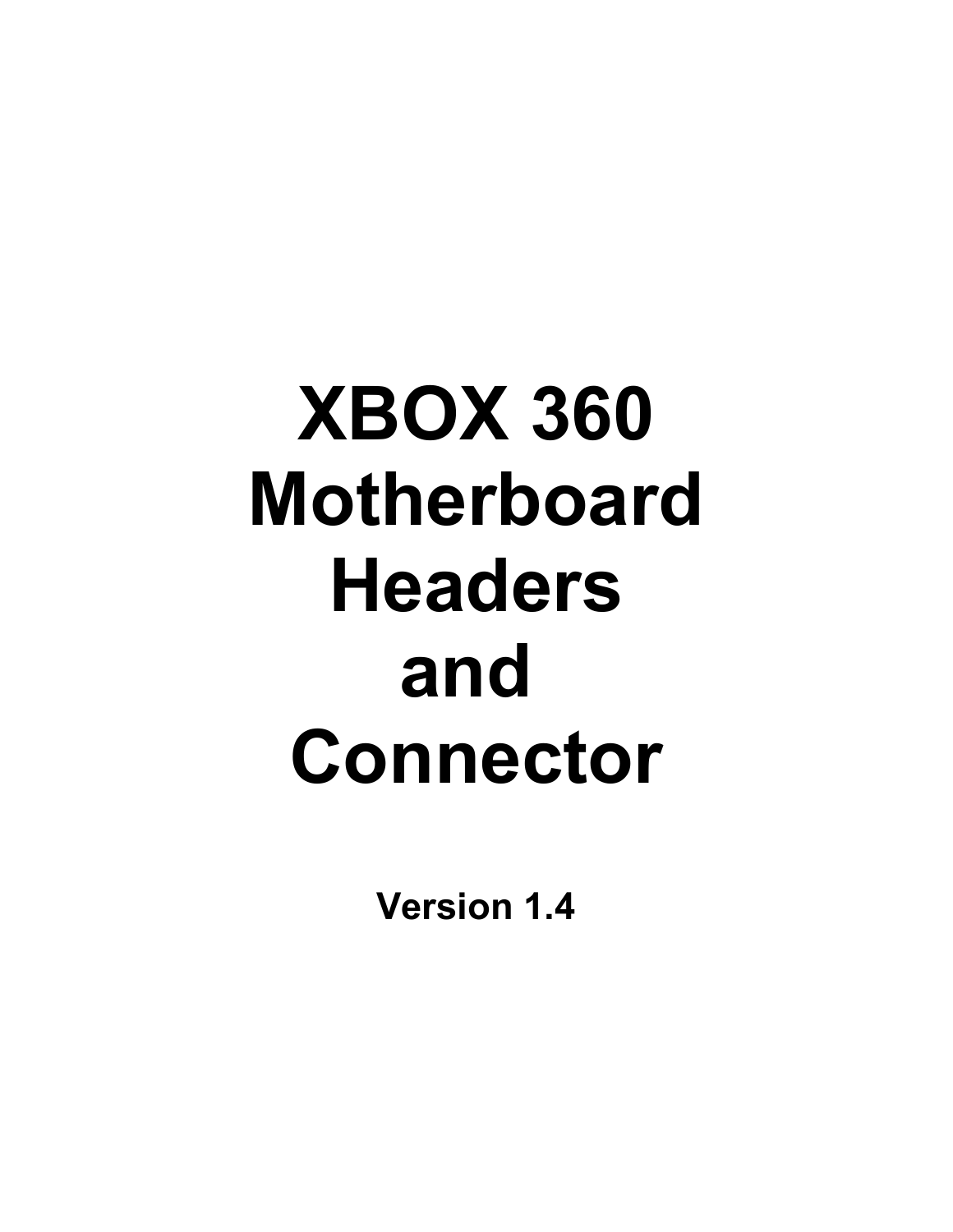### **Disclaimer**

**The information contained in this document was obtained from the public domain and/or my own reverse engineering and is provided in good faith but no warranty can be made for its accuracy. Any opinions expressed are entirely those of myself and cannot be taken to represent the views of past, present or future employers.** 

**I do not support piracy or the illegal copying of copyright material. I'm only seeking the ability to run custom software and push the hardware to it's maximum potential. Remember that a profitable game industry will guarantee us all amazing products for the future.**

**If you notice something incorrect or have any comment, please feel free to contact me.**

#### **Speedy22**

[xbox.360@rogers.com](mailto:xbox.360@rogers.com)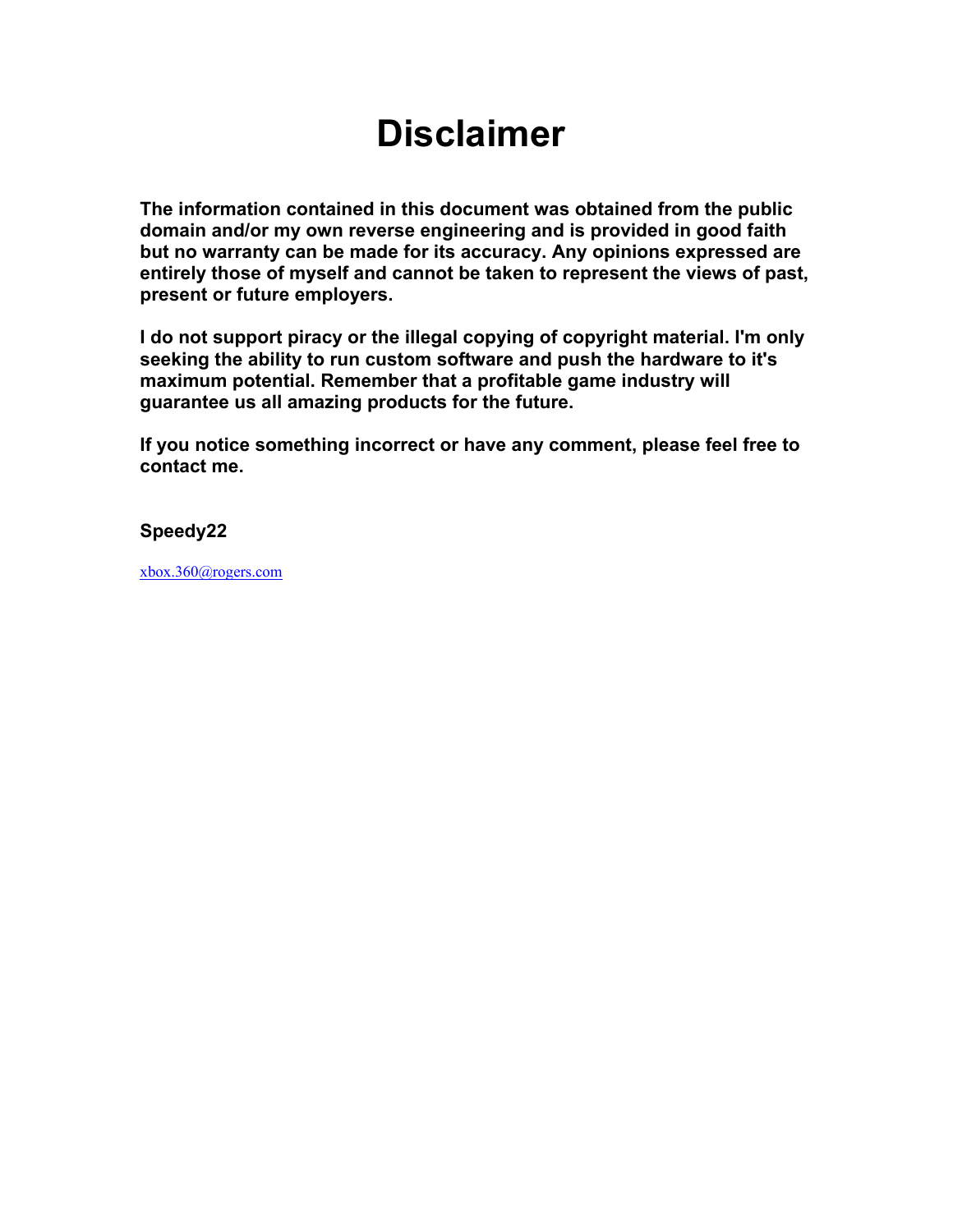### **Introduction**

**Most of the information was based on the top and bottom layers of a dechipped 360 motherboard and decapped chips, I will update the information once I gain full knowledge of the inner layers of the motherboard.**

**For reference, I have also included some information I have gathered from images of Development Hardware and XDK hardware found on the net.** 

**Please double-check my information, I am human and I do make mistakes. I have also attempted to give credit where credit was due. If you find any errors or omissions, please let me know so that I can correct it on future versions.** 

**Like most, I am doing this as a hobby in my spare time, so I will do my best to keep the information up to date but I can not make any guarantees.**

**I am currently looking for a supplier/manufacturer for the following components;**



My current employment position will be changing in the near future, so I will be open for new opportunities. I am a Canadian citizen living in Waterloo, ON, Canada with a background in Electronics Engineering and Management. Feel free to contact me for more details.

#### **Speedy22**

[xbox.360@rogers.com](mailto:xbox.360@rogers.com)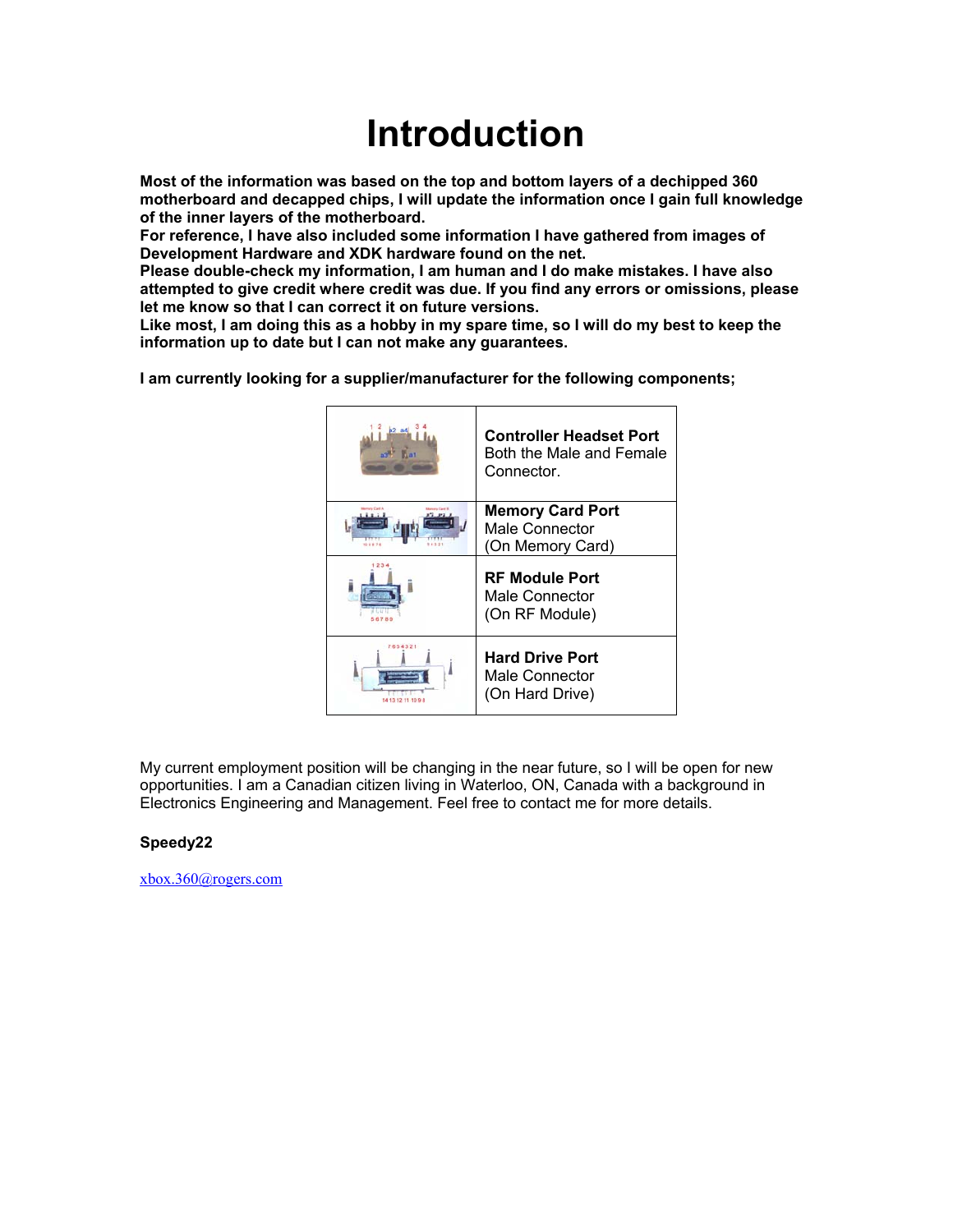### **Table of Content**

| Motherboard Block Diagram      | $\mathbf 2$             |
|--------------------------------|-------------------------|
| <b>J1A1</b>                    | 3                       |
|                                | $\overline{\mathbf{4}}$ |
|                                | 5                       |
| <b>J9A1</b>                    | 6                       |
|                                | $\overline{7}$          |
|                                | 8                       |
| <b>J1C1</b>                    | 9                       |
|                                | 10                      |
|                                | 11                      |
|                                | 12                      |
|                                | 13                      |
|                                | 14                      |
| <b>J2D1</b>                    | 15                      |
|                                | 16                      |
|                                | 17                      |
|                                | 18                      |
|                                | 19                      |
|                                | 20                      |
|                                | 21                      |
|                                | 22                      |
|                                | 23                      |
|                                | 24                      |
| <b>Appendix</b>                |                         |
|                                | 25                      |
| Unique per Console Numbers     | 26                      |
| Retail Motherboard Differences | 27                      |
|                                | 28                      |
|                                | 29                      |
|                                | 30                      |
|                                | 31                      |
|                                | 32                      |
|                                | 33                      |
|                                | 34                      |
|                                | 35                      |
| Southbridge Pinout (BGAout).   | 36                      |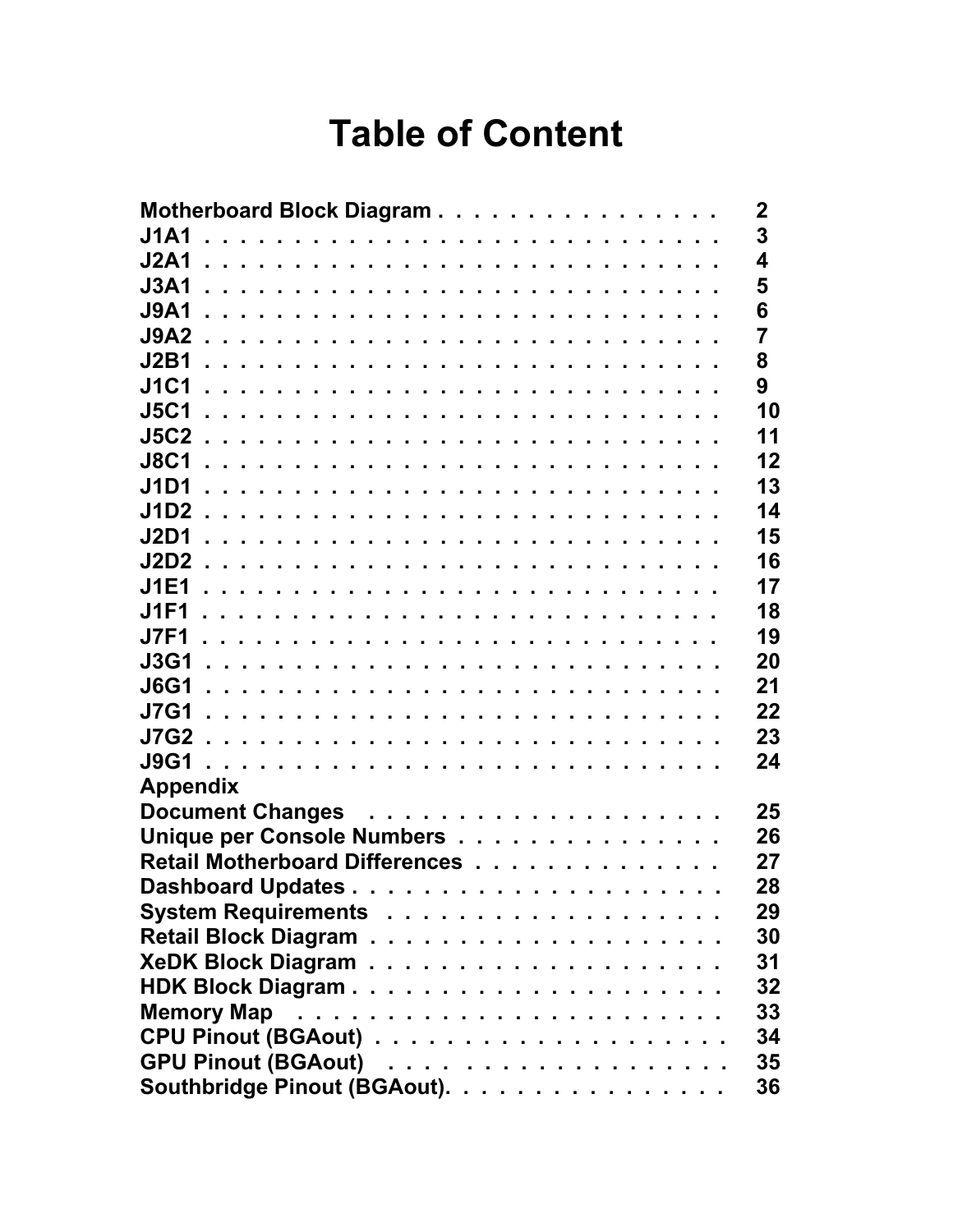**Detailed Motherboard Block Diagram**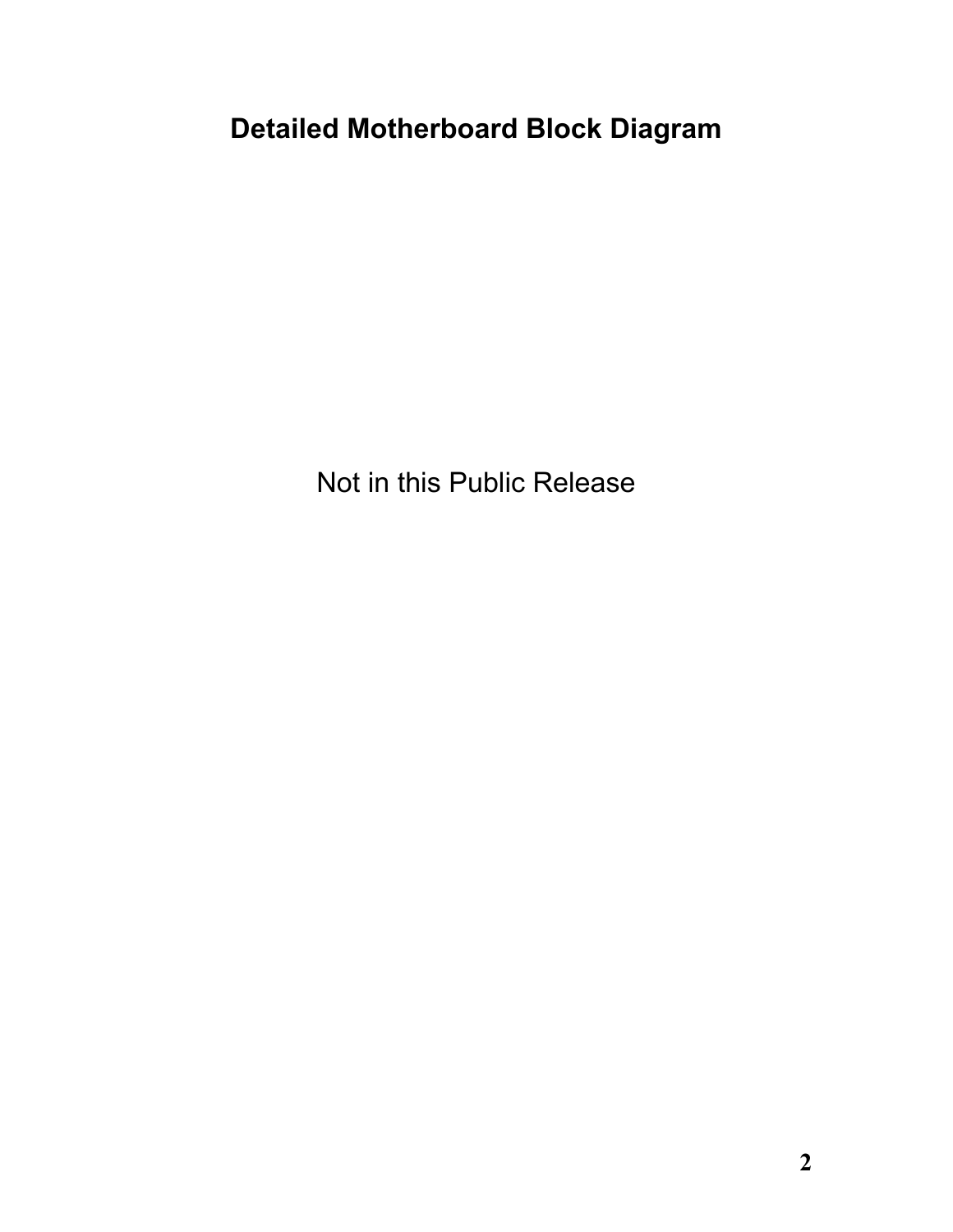### **J1A1 10/100 Base-T Ethernet and USB Port**



|                         | Green LED         | 9  | RD+               |  |
|-------------------------|-------------------|----|-------------------|--|
| $\mathbf{2}$            | Green LED         | 10 | CТ                |  |
| 3                       | <b>Yellow LED</b> | 11 | RD-               |  |
| $\overline{\mathbf{4}}$ | Yellow LED        | 12 | $+5$ VDC          |  |
| 5                       | TD+               | 13 | Data -            |  |
| 6                       | СT                | 14 | Data +            |  |
| 7                       | TD-               | 15 | <b>GND</b>        |  |
| 8                       | Shield GND        | 16 | <b>Pin 9 J6G1</b> |  |



Manufacturer: Bel Stewart Connectors Product Name and #: Magjack SI-80039-F

#### **Notes:**

Green and Yellow LEDs are not present, but all the connection are available on the 360 Motherboard. (Version 11)

LEDs are present on the 360's XDK motherboard. (Version 9)

Pin 16 connects to Pin 9 of J6G1 the RF Module.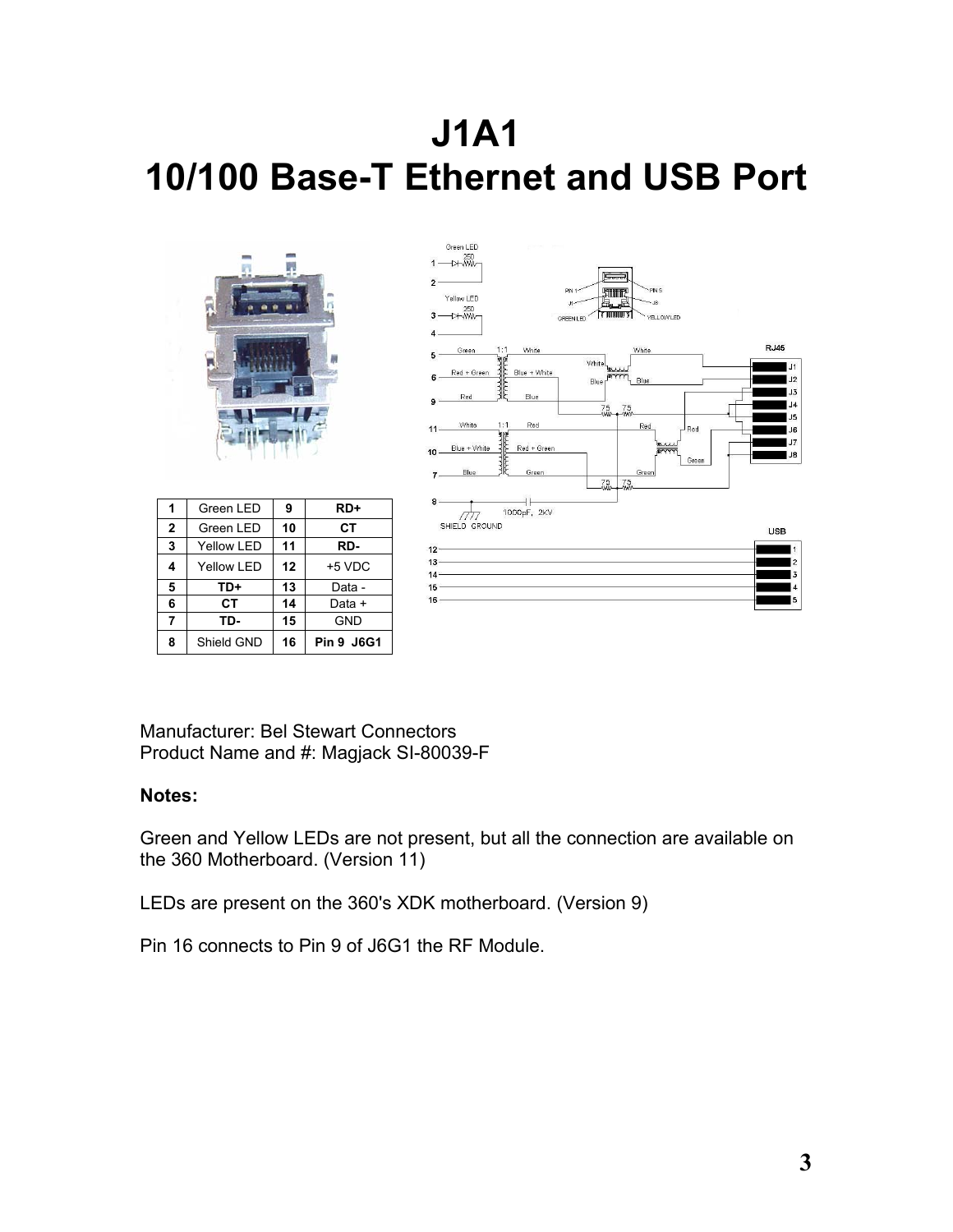



| 1              | <b>Red Gnd</b>                            | $\mathbf{2}$ | <b>Green Ground</b>    |
|----------------|-------------------------------------------|--------------|------------------------|
| 3              | Red (Cr in HDTV mode)                     | 4            | Green (Y in HDTV mode) |
| 5              | <b>Composite Gnd</b>                      | 6            | <b>Blue Ground</b>     |
| $\overline{7}$ | <b>Composite (Sync in RGB mode)</b>       | 8            | Blue (Cb in HDTV mode) |
| 9              | <b>H-sync Gnd</b>                         | 10           | <b>V-sync Gnd</b>      |
| 11             | H-sync (VGA Mode)                         | 12           | V-sync (VGA Mode)      |
| 13             | <b>Audio-R Gnd</b>                        | 14           | <b>Audio-L Gnd</b>     |
| 15             | Audio-R                                   | 16           | Audio-L                |
| 17             | Switching voltage (for SCART pin-8)       | 18           | <b>CBL-ID1</b>         |
| 19             | <b>Blanking Signal (for SCART pin-16)</b> | 20           | <b>CBL-ID1.1</b>       |
| 21             | <b>Unknown</b>                            | 22           | <b>CBL-ID2</b>         |
| 23             | <b>Unknown</b>                            | 24           | <b>CBL-ID2.1</b>       |
| 25             | <b>Optical - Audio (SPDIF)</b>            | 26           | CBL-ID3                |
| 27             | <b>Optical - Gnd (SPDIF)</b>              | 28           | <b>CBL-ID3.1</b>       |
| 29             | Optical - +5V                             | 30           | See J2B1 or J8C1       |
|                |                                           |              |                        |

**Setting Cable ID:** 

**ID1-1.1 = VGA mode enabled** 

**ID2-2.1 and ID3-3.1 = RGB (SCART) mode enabled** 

**ID3-3.1 = HDTV (Y/Cb/Cr) mode enabled** 

**ID2-2.1 = Composite (TV) mode enabled**

**Manufacturer: Unknown Product: Unkown**

**Note:**

Source: [www.free60.org](http://www.free60.org/) (corrected Pin#s and added pin 30)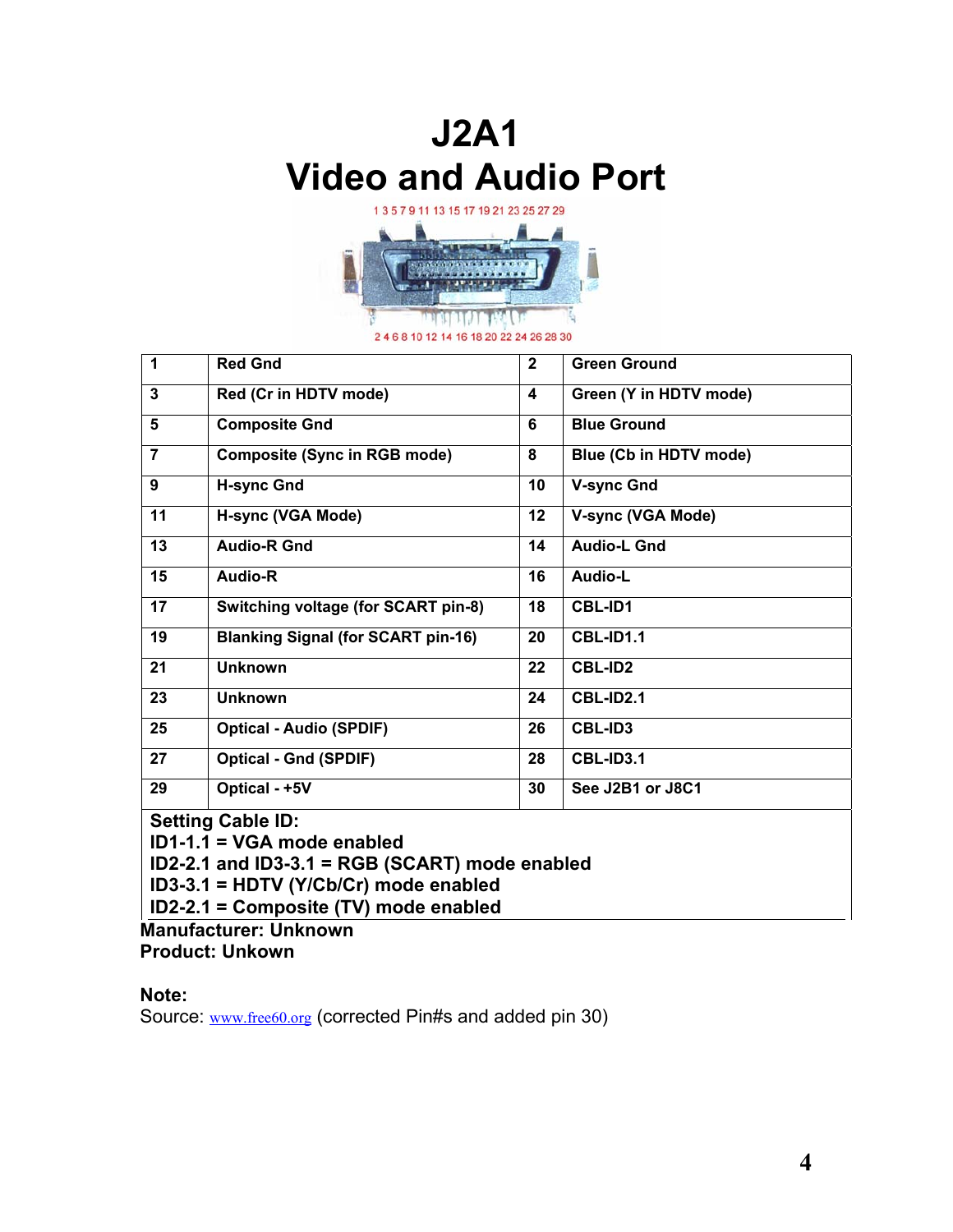### **J3A1 Fan Connector**



**Female Connector** (360 Motherboard)



**Male Connector** (Fans)

| <b>GND</b> | <b>Blue</b>  |
|------------|--------------|
| 4          | <b>Brown</b> |
| GND        | <b>Black</b> |
| $+$        | Red          |

**Manufacturer: Foxconn Product:**

#### **Note:**

V+ Starts at +5.4 VDC and climbs to +11.8 VDC within 30 sec of power on.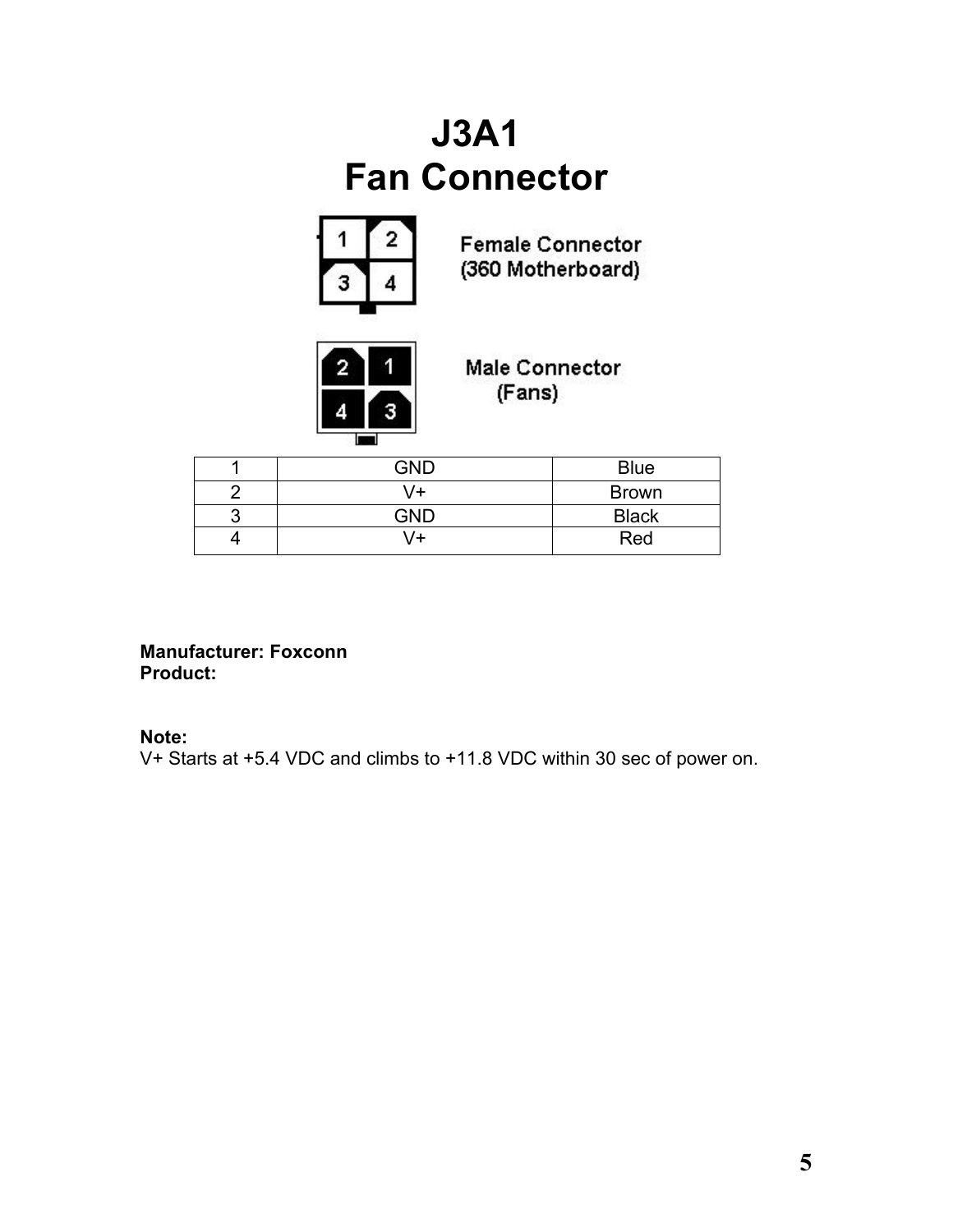### **J9A1 DC Power Port**





**Female Connector** (360 Motherboard)



**Male Connector** (Power Supply)

|   | <b>GND</b> |    | $+12$ VDC           |
|---|------------|----|---------------------|
| 2 | <b>GND</b> |    | <b>Power Enable</b> |
| 3 | <b>GND</b> |    | +5 VDC (Standby)    |
|   | $+12$ VDC  |    | Shield (GND)        |
| 5 | $+12$ VDC  | 10 | Shield (GND)        |

#### **Note:**

Pin 7 Turns Pins 4, 5, 6 on when it is tied to ground.

Power Supply is difficult to open up. I would not recommend it.

1) Remove rubber feet (they are glued in place). This will probably destroy them.

- 2) Dig out all the glue, including the glue in the head of the philips screws.
- 3) Remove the 4 screws.
- 4) Remove bottom cover.
- 5) Remove the two philips screws. One on each side of the heat sink.

6) Gently wiggle circuit board out of the top cover. The DC supply side should lift

up first. Heat sink grease is preventing the easy removal of the circuit board. Continue to wiggle the circuit board until the grease bond is broken.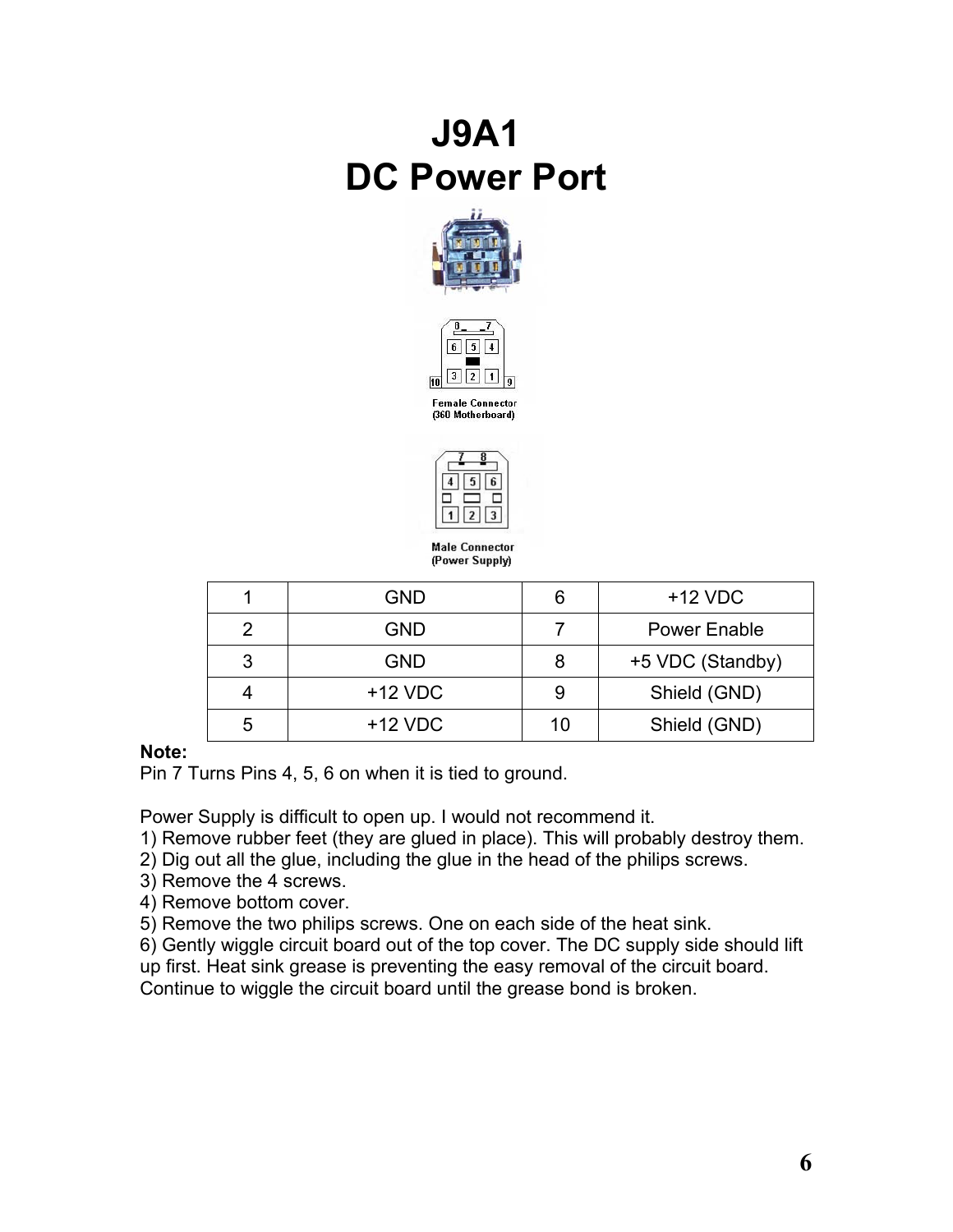### **J9A2 XDK DC Power**



| +5 VDC (Standby) |  |
|------------------|--|

#### **Manufacturer: Unknown Part #: Unknown**

#### **Note:**

This connector is used to supply power to the extra circuitry used in the XDK (motherboard version 009).

The circuitry is located in the "Sidecar" that attaches to the hard drive side of the

xbox 360.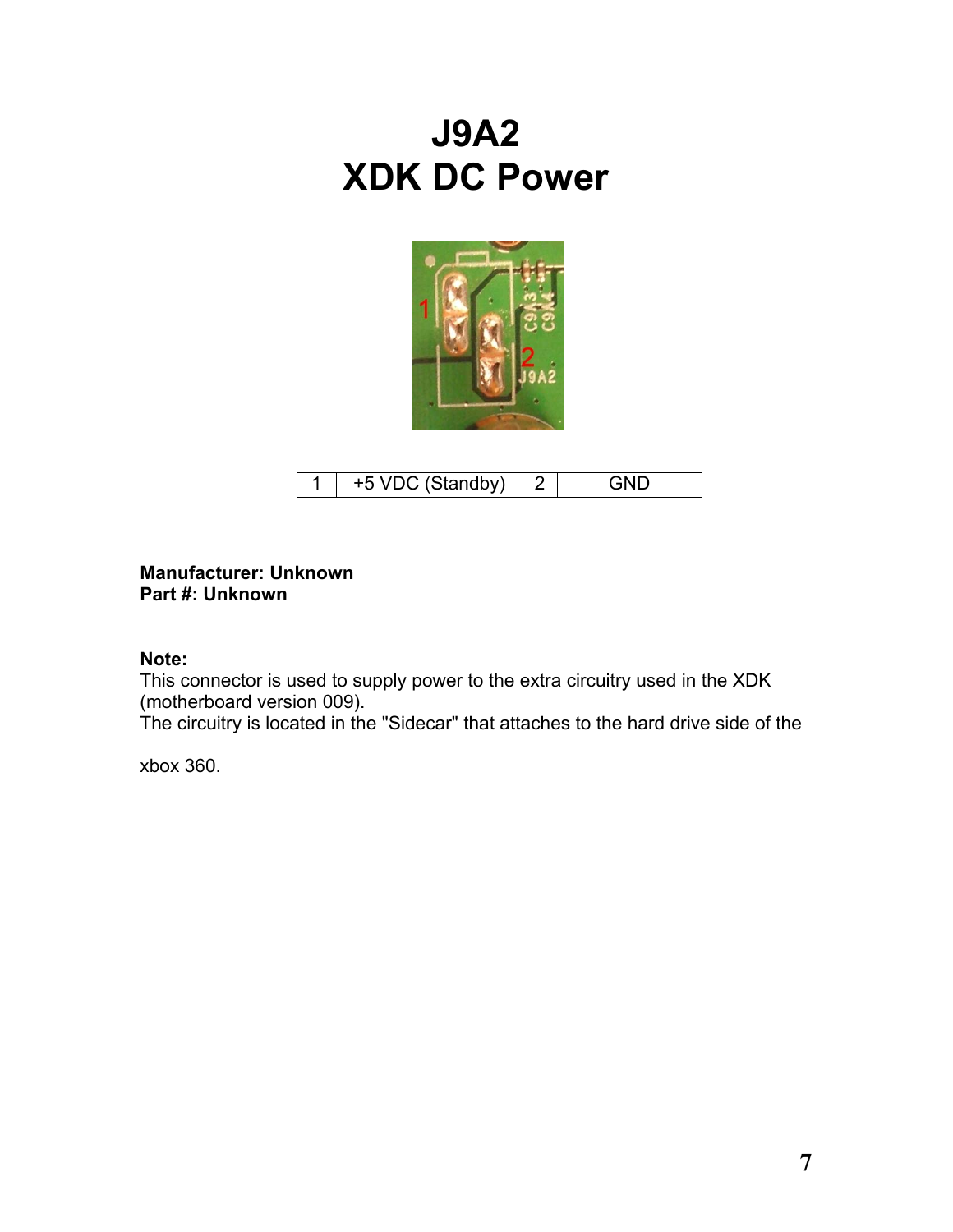### **J2B1 XDK Debug Header**





|                   |                          | Power ON   | Power Off  | Data Present |
|-------------------|--------------------------|------------|------------|--------------|
|                   | $RX - U2C1$ pin $15D1$   | $+3.3$ VDC |            | No           |
| 2                 | TX- U2C1 pin $14D1$      | $+3.3$ VDC |            | No.          |
| 3                 | NC.                      | 0          | 0          | No           |
| 4                 | Connects to U2C1 pin 16B | $+3.3$ VDC | $+3.3$ VDC | No.          |
| 5                 | Eiect <sup>2</sup>       | +3 VDC     |            | No.          |
| 6                 | Connects to U2C1 pin 16C | 0          | 0          | No           |
| 7                 | +3.3 VDC (Standby)       | $+3.3$ VDC | $+3.3$ VDC | No.          |
| 8                 | $+3.3$ VDC               | $+3.3$ VDC |            | No.          |
| 9                 | <b>SDA</b>               | $+3.3$ VDC | $+3.3$ VDC | Yes          |
| 10                | <b>SCL</b>               | $+3.3$ VDC | $+3.3$ VDC | Yes          |
| 11                | See Schematics           | $+3.3$ VDC | $+3.3$ VDC | No           |
| $12 \overline{ }$ | <b>GND</b>               | 0          | Ω          | No.          |
| 13                | +5 VDC (Standby)         | $+3.3$ VDC | $+5$ VDC   | No.          |

#### **Note:**

- 1) Speculation: Document posted on xboxhacker.net and free60.org suggests that these pins are UART operating at 115000 bps.
- 2) Quick pulse Ejects, otherwise 360 immediately shuts down.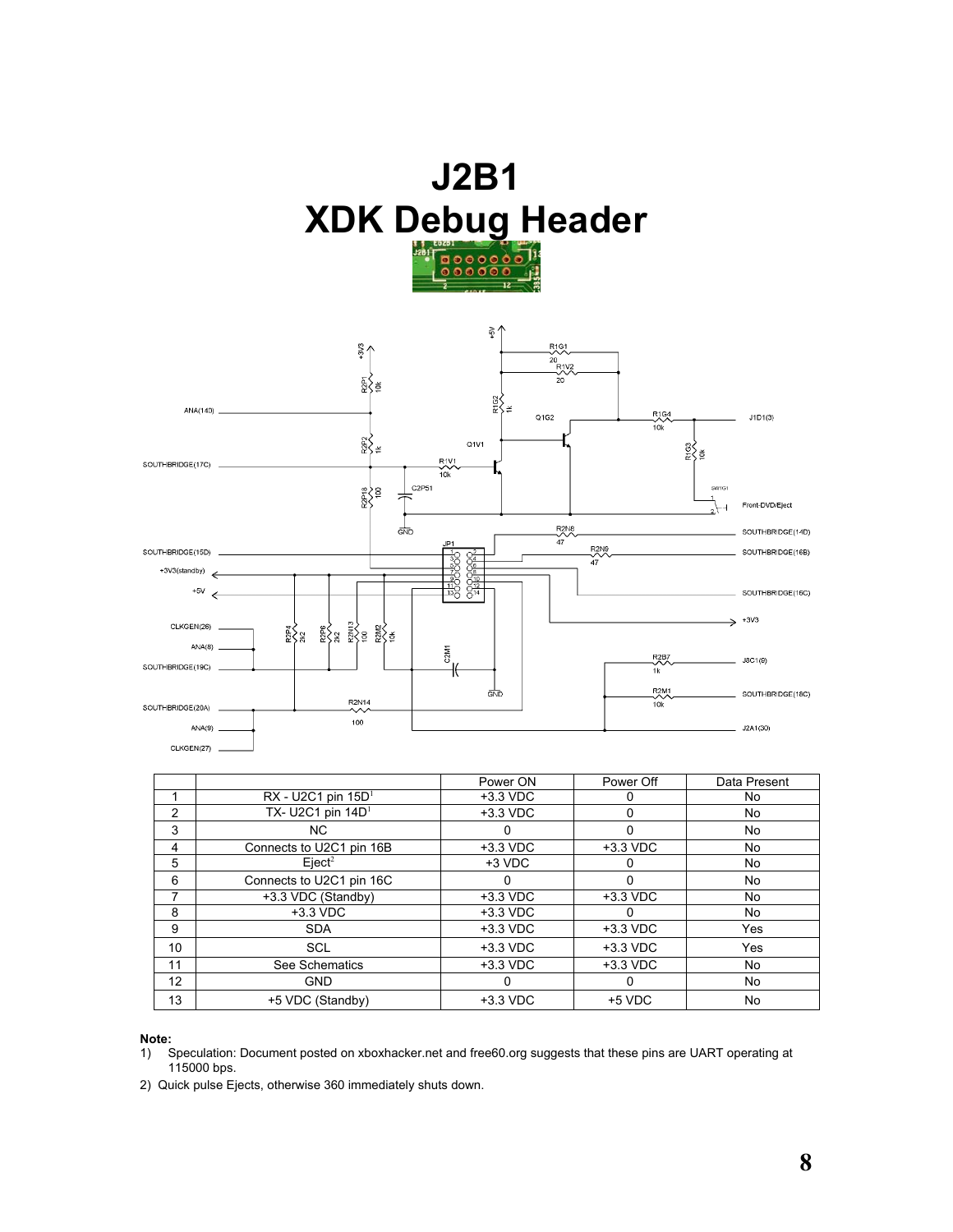### **J1C1 DVD SATA Connector**



**Male Connector** (360 Motherboard)



**Female Connector** (Cable)

|   | <b>GND</b> |
|---|------------|
| 2 | $A+$       |
| 3 | А-         |
| 4 | <b>GND</b> |
| 5 | В-         |
| 6 | $B+$       |
|   | <b>GND</b> |

**Manufacturer:** Tyco **Part #:** Unkown

#### **Note:**

Standard SATA interface. Each DVD drive has a unique ID key. (source: www.xboxhacker.net)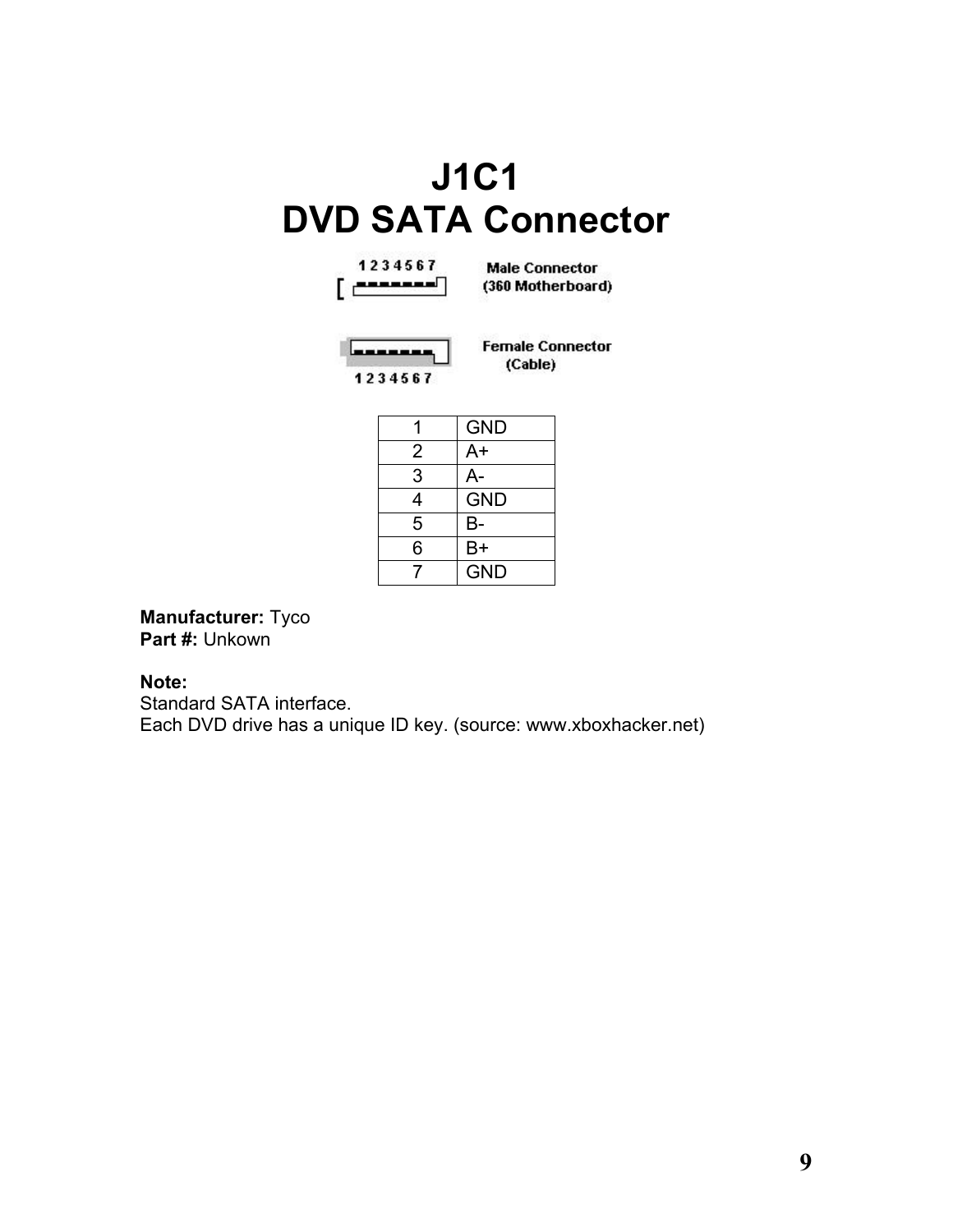

|               |                            | Power ON | Power Off  | Data Present   |
|---------------|----------------------------|----------|------------|----------------|
|               | Connects to Pin 71 of U4B1 | +1.8 VDC | $+1.8$ VDC | No             |
| $\mathcal{P}$ | Connects to Pin 70 of U4B1 | +1.8 VDC | $+1.8$ VDC | N <sub>o</sub> |
| 3             | Connects to Pin 69 of U4B1 |          |            | No             |
|               | Unknown                    |          |            | No             |
| 5             | Connects to Pin 72 of U4B1 |          |            | No             |
|               | GND                        |          |            | N٥             |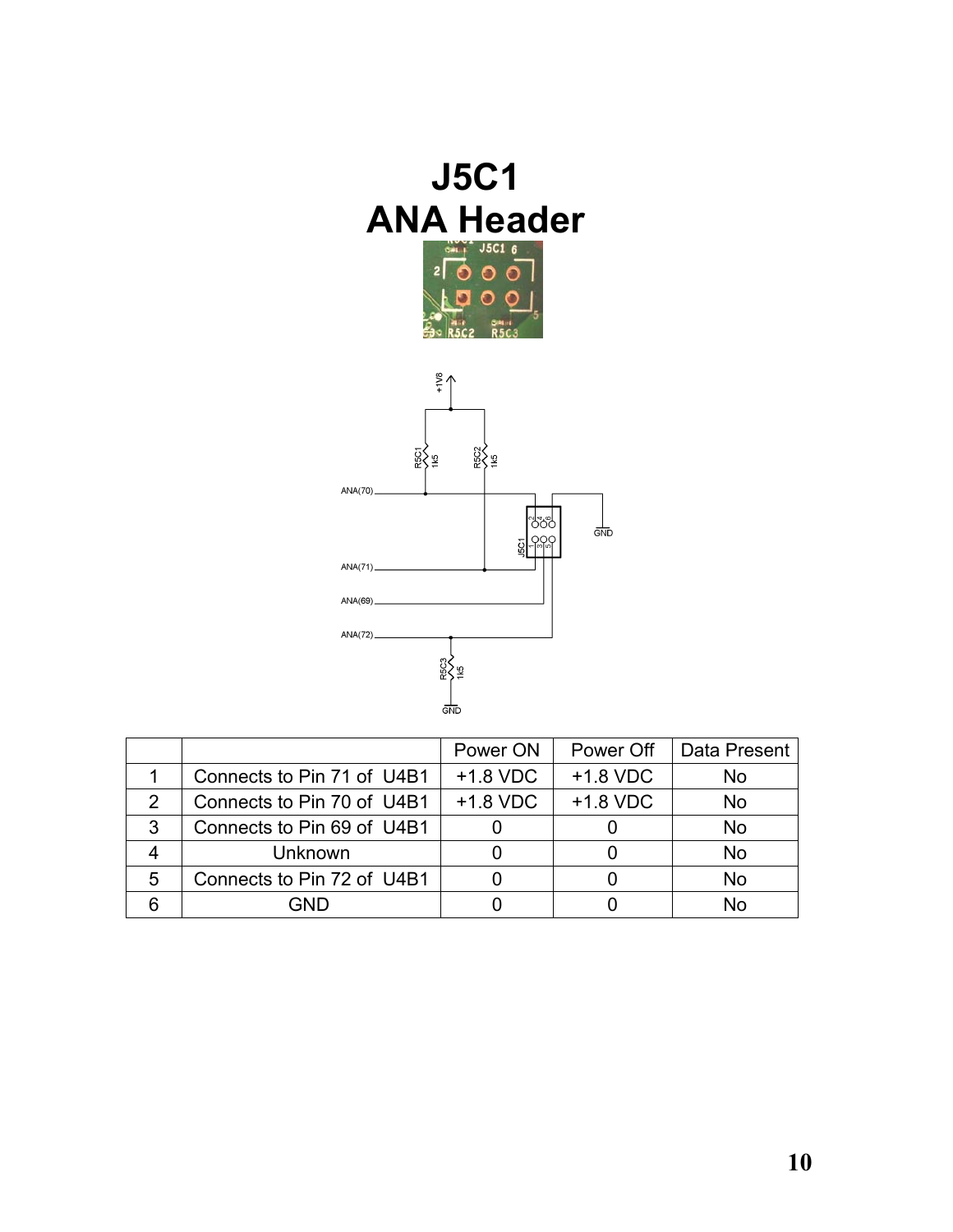### **J5C2 GPU SPI EEPROM Header**





|   |            | Power ON   | Power OFF  | Data Present              |
|---|------------|------------|------------|---------------------------|
|   | <b>SCK</b> |            |            | high on startup           |
| 2 | <b>SO</b>  |            |            |                           |
| 3 | SI         |            |            |                           |
|   | /WP        | $+1.8$ VDC | $+1.8$ VDC |                           |
| 5 | /CS        | $+1.8$ VDC | +1.8 VDC   | brief activity at startup |
| 6 | <b>GND</b> |            |            |                           |

**Note:**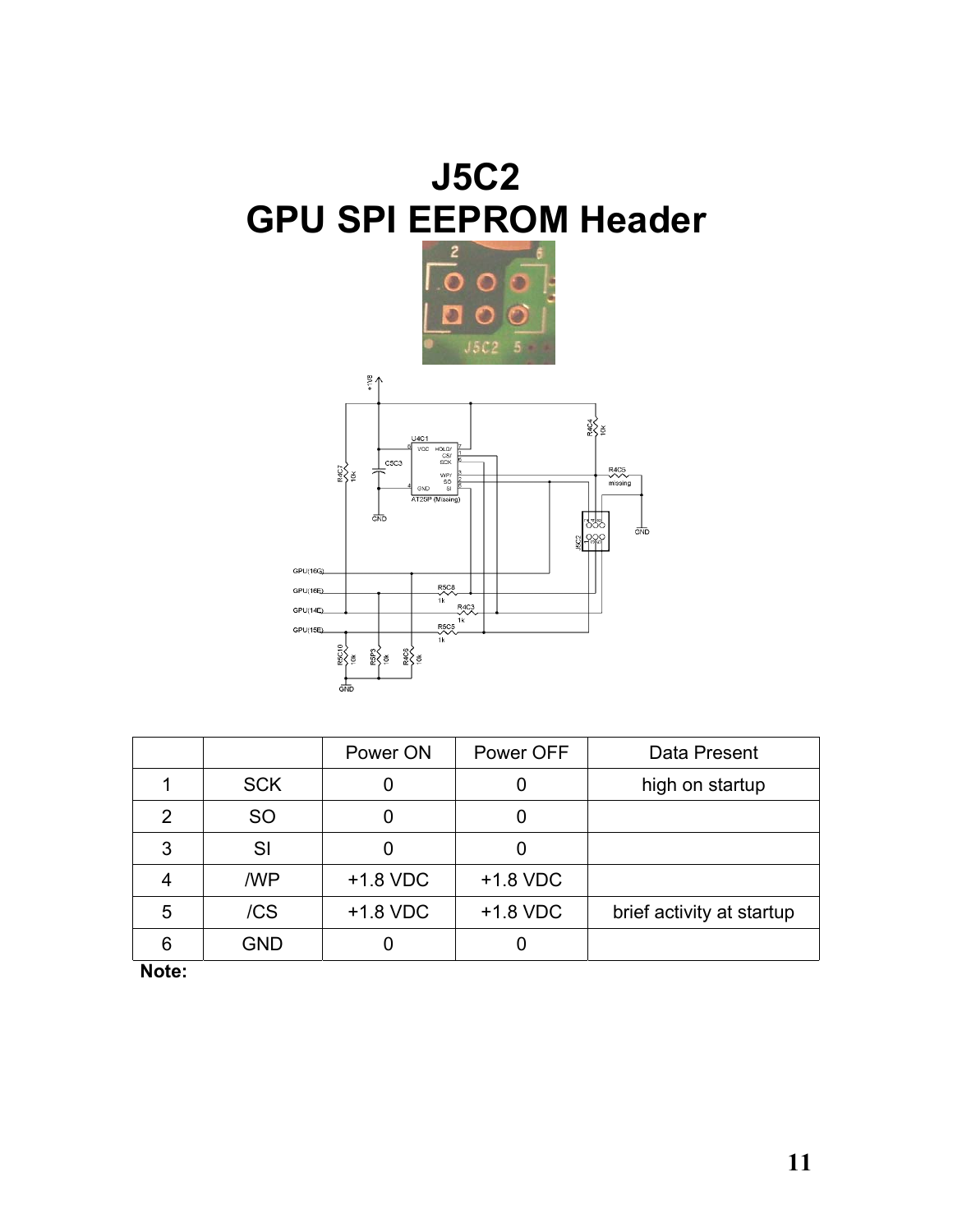## **J8C1 CPU JTAG Header**





|                |            | Power ON   | Power OFF  | Data Present |
|----------------|------------|------------|------------|--------------|
| 1              |            |            |            | No           |
| $\overline{2}$ |            | $+1.1$ VDC |            | <b>No</b>    |
| 3              | $+1.8$ VDC | $+1.8$ VDC | 0          | <b>No</b>    |
| 4              |            | $+1.8$ VDC | O          | No           |
| 5              | <b>GND</b> |            | O          | No           |
| 6              |            | $+1.8$ VDC | 0          | <b>No</b>    |
|                |            | $+1.8$ VDC | 0          | <b>No</b>    |
| 8              |            | $+1.8$ VDC |            | No           |
| 9              |            | $+3.3$ VDC | $+3.3$ VDC | No           |
| 10             |            | $+1.8$ VDC |            | No           |

#### **Note:**

Images indicate this port was used during hardware development. Pin 9 was not used in HDK image.

The pin header is also present on the XDK version 9 motherboard. **Speculation:** GPULDBG, Inputs - TDI, TMS, TCK, Output -TDO, and RESET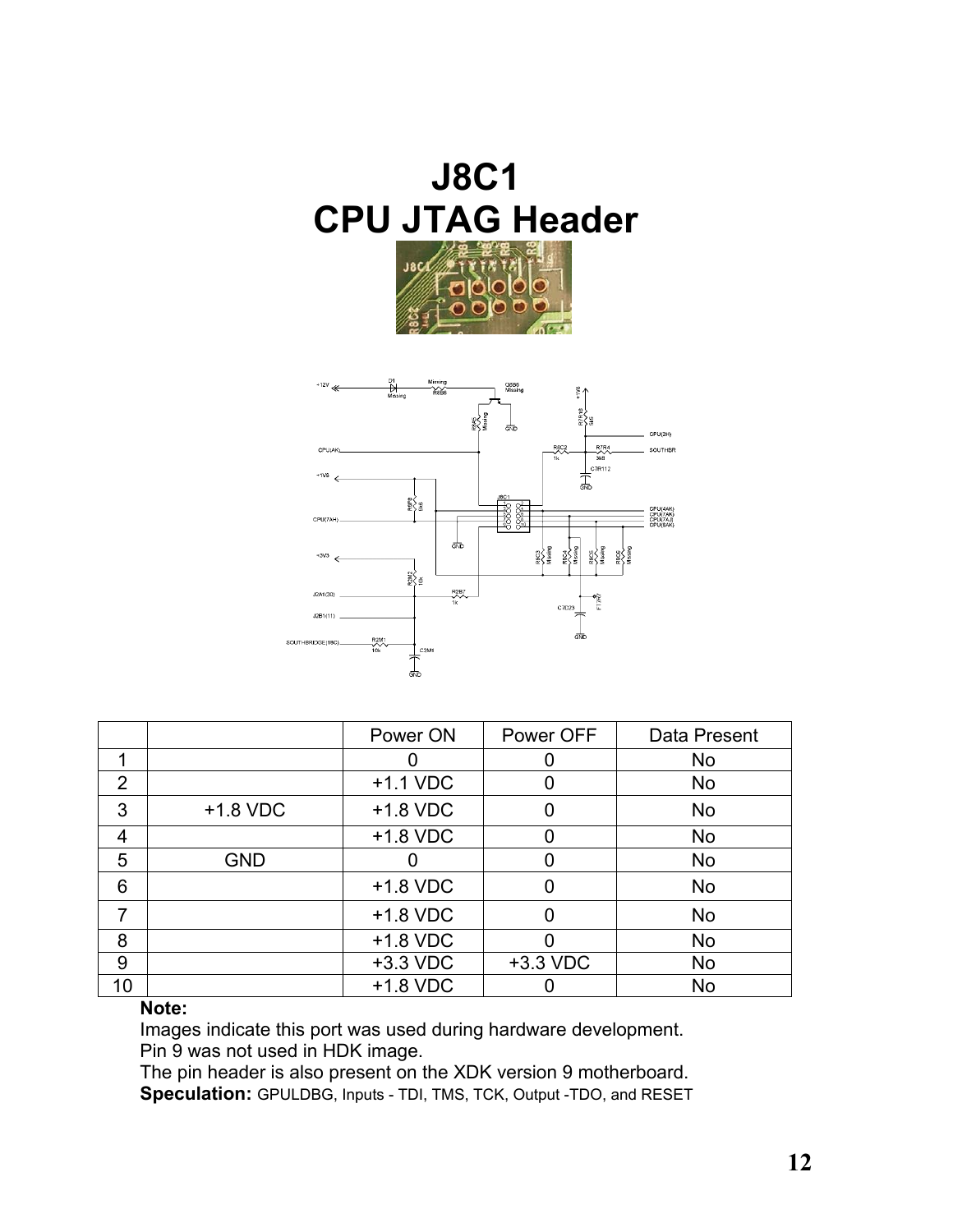### **J1D1 DVD Power Connector**



**Male Connector** (360 Motherboard)

|   | <b>NC</b>          |    | <b>GND</b> |
|---|--------------------|----|------------|
| 2 | <b>NC</b>          | 8  | $+5$ VDC   |
| 3 | Open/Close         | 9  | <b>GND</b> |
|   | <b>Tray Status</b> | 10 | $+12$ VDC  |
| 5 | <b>GND</b>         | 11 | <b>GND</b> |
| հ | +3.3 VDC           | 12 | $+12$ VDC  |

#### **Manufacturer: Part #:**

#### **Notes:**

Open/Close: momentary tied to gnd to open/close drive door. Tray Status: +3.3 VDC tray is open. 0 v tray is closed. Source: www.xboxhacker.net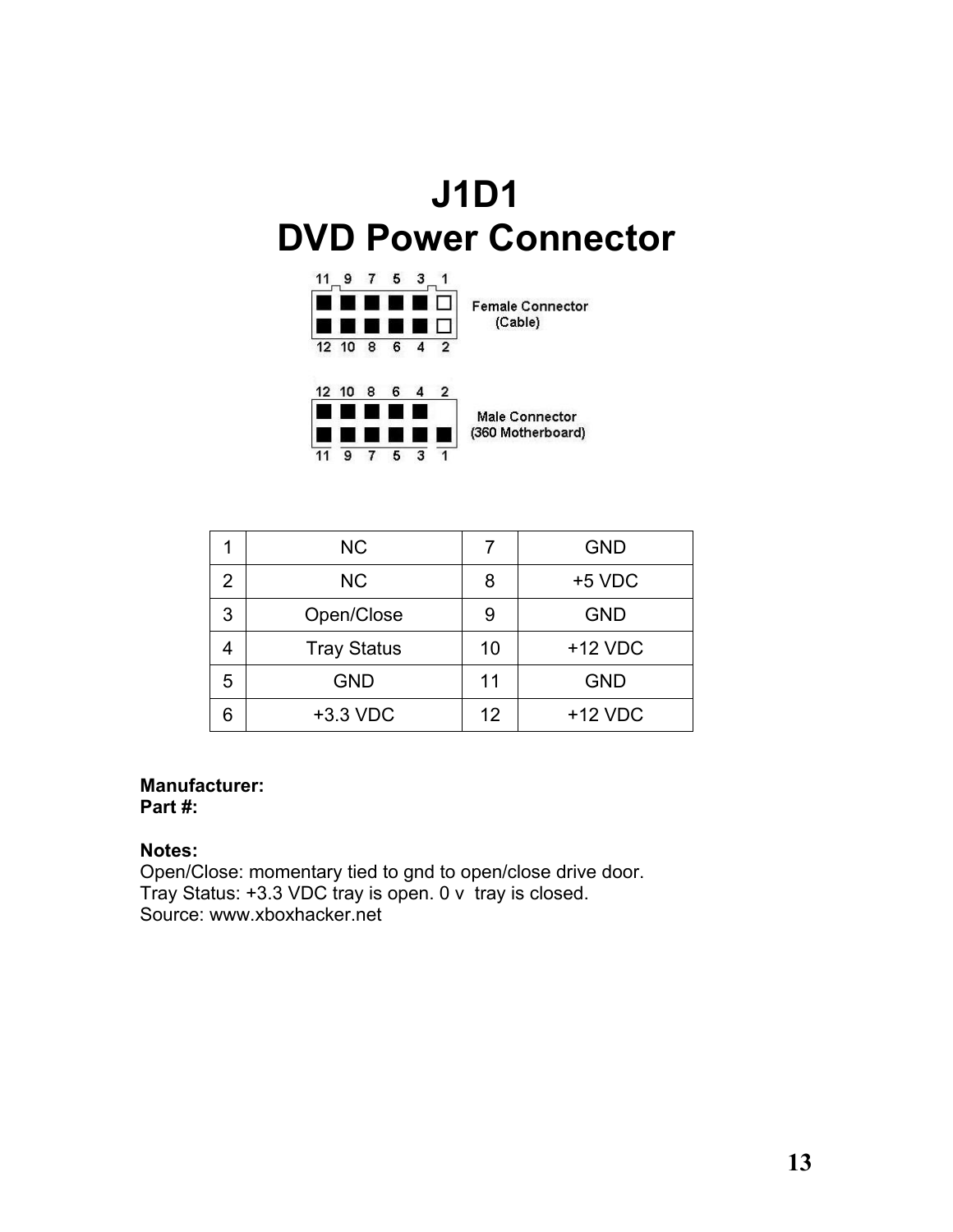



|   |                          | Power ON   | Power OFF  | Data Present |
|---|--------------------------|------------|------------|--------------|
|   | Connects to U2C1 pin 5Y  |            | O          | <b>No</b>    |
| 2 | Connects to U2C1 pin 5AA | $+3.3$ VDC | $+3.3$ VDC | <b>No</b>    |
| 3 | Connects to U2C1 pin 3U  |            |            | <b>No</b>    |
| 4 | Connects to U2C1 pin 5AB | +3.3 VDC   | $+3.3$ VDC | <b>No</b>    |
| 5 | +5 VDC (Standby)         | $+5$ VDC   | $+5$ VDC   | <b>No</b>    |
| 6 | <b>GND</b>               | ∩          | O          | <b>No</b>    |
| 7 | <b>GND</b>               | ∩          | 0          | <b>No</b>    |
| 8 | Unknown                  | 0          | 0          | <b>No</b>    |
| 9 | Unknown                  |            |            | <b>No</b>    |

#### **Note:**

This port is used in the XDK version 9 motherboard. The connector is routed into the XDK "Sidecar" expansion module.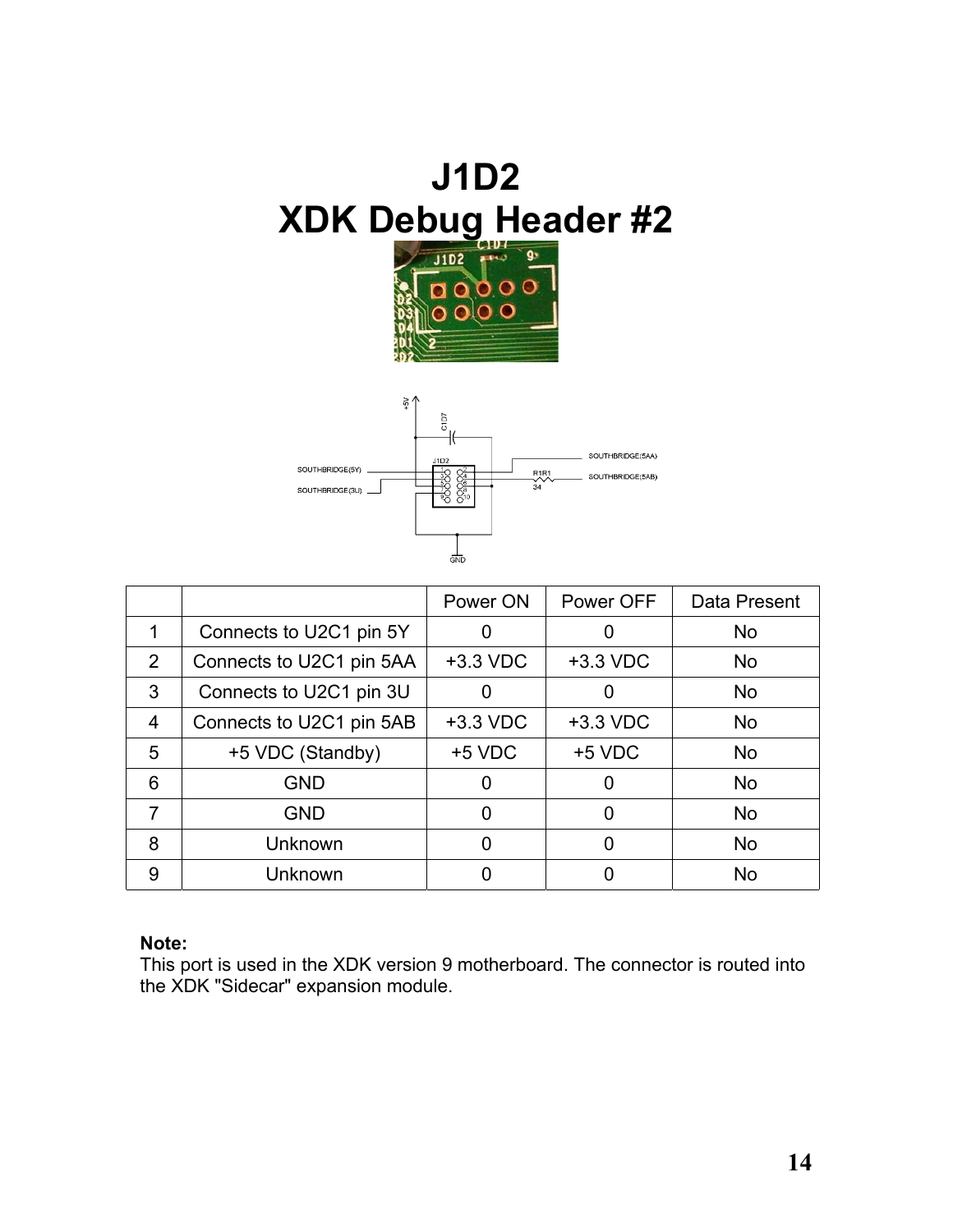### **J2D1 Southbridge Header**





|   |                          | Power ON   | Power OFF | Data Present   |
|---|--------------------------|------------|-----------|----------------|
|   | Connects to U2C1 pin 21V | $+1.8$ VDC |           | N <sub>o</sub> |
| 2 | Connects to U2C1 pin 22W | $+1.8$ VDC |           | No.            |
| 3 | Connects to U2C1 pin 22V |            | 0         | N <sub>o</sub> |
| 4 | Connects to U2C1 pin 21W |            |           | <b>No</b>      |
| 5 | Connects to U2C1 pin 20W |            |           | <b>No</b>      |
| 6 | GND                      |            |           | No             |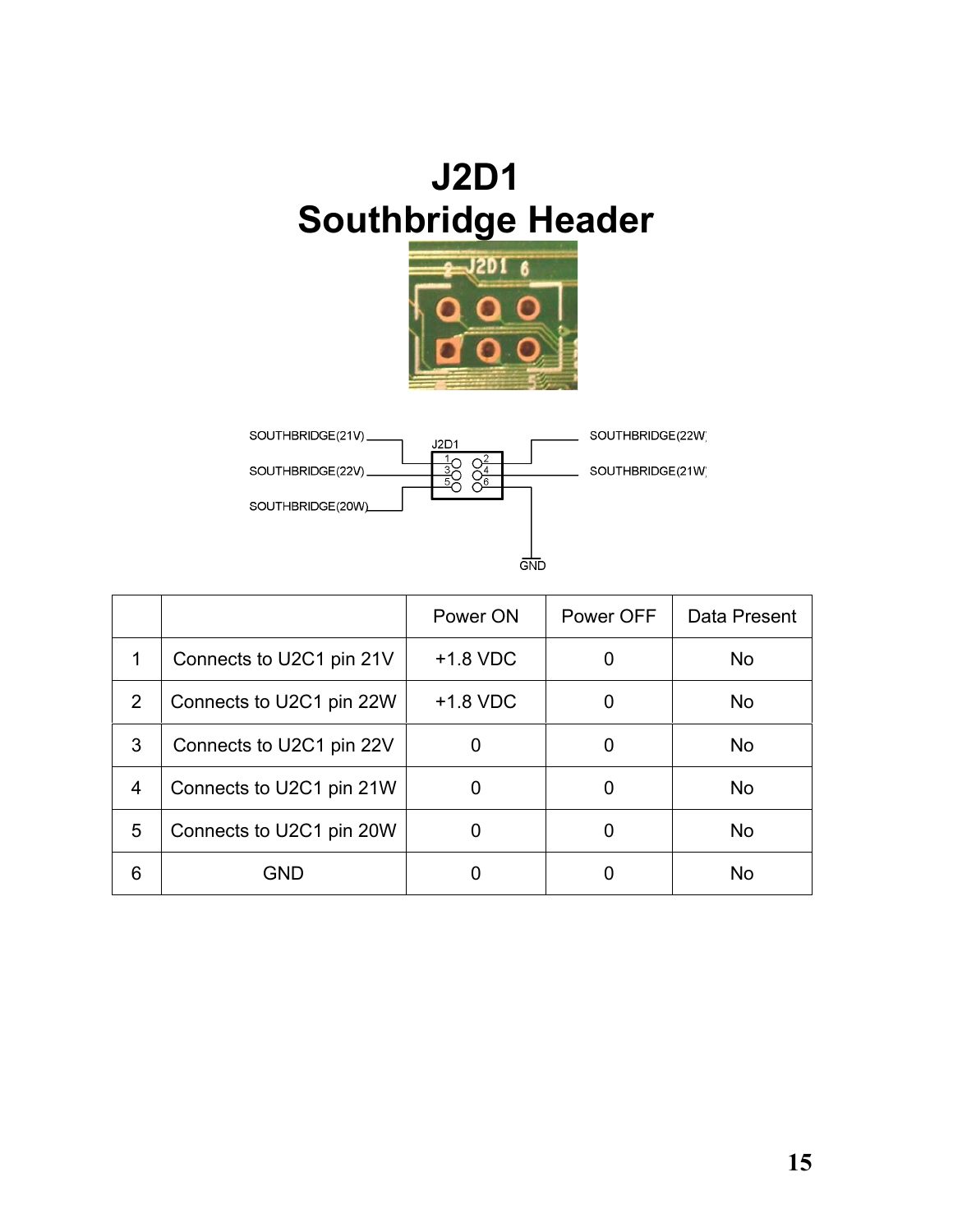



|   |                          | Power ON   | Power OFF | Data Present |
|---|--------------------------|------------|-----------|--------------|
| 1 | Connects to U4D1 pin 12E | $+1.9$ VDC |           | <b>No</b>    |
| 2 | Connects to U4D1 pin 12F | $+1.9$ VDC |           | <b>No</b>    |
| 3 | Connects to U4D1 pin 12D |            |           | <b>No</b>    |
| 4 | Connects to U4D1 pin 11G | 0          |           | <b>No</b>    |
| 5 | Connects to U4D1 pin 13E | 0          |           | <b>No</b>    |
| 6 | <b>GND</b>               | O)         |           | <b>No</b>    |
|   | See Note                 | $+1.9$ VDC |           | <b>No</b>    |
| 8 | Connects to U4D1 pin 13G |            |           | <b>No</b>    |

**Note:**

There are images of a XDK motherboard (version 9) on the Internet that shows a green wire connecting Pin 5 to the Southbridge(21J).

Pin 7 - still working on it.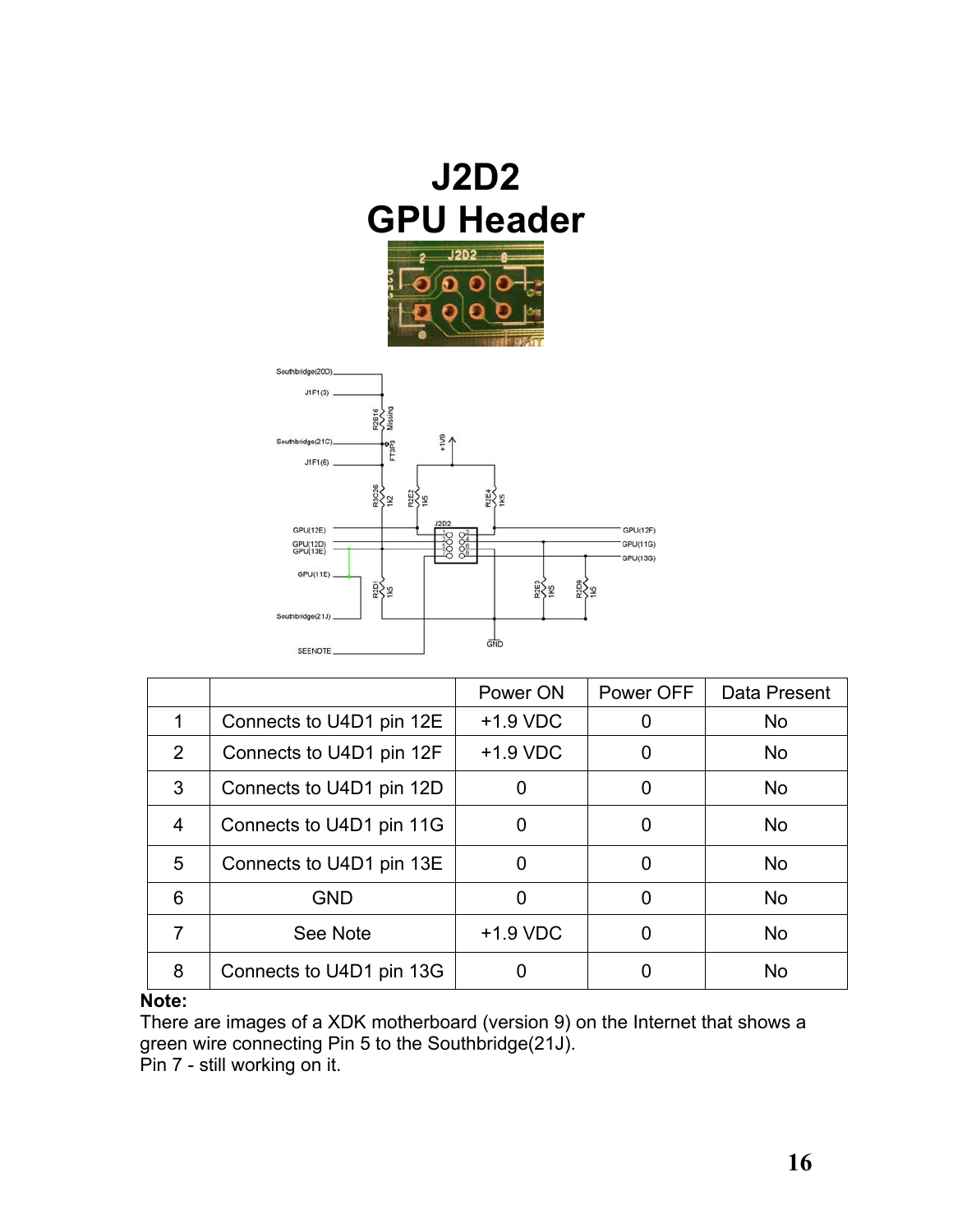### **J1E1 Hard Drive SATA Connector**



|                | <b>GND</b> | 8  | <b>GND</b>       |
|----------------|------------|----|------------------|
| $\overline{2}$ | A+         | 9  | <b>GND</b>       |
| 3              | А-         | 10 | <b>GND</b>       |
|                | <b>GND</b> | 11 | $+5$ VDC         |
| 5              | В-         | 12 | $+5$ VDC         |
| 6              | B+         | 13 | $+5$ VDC         |
|                | <b>GND</b> | 14 | +5 VDC (standby) |

**Manufacturer:** Unknown-Made in China **Part #**: XB00351-002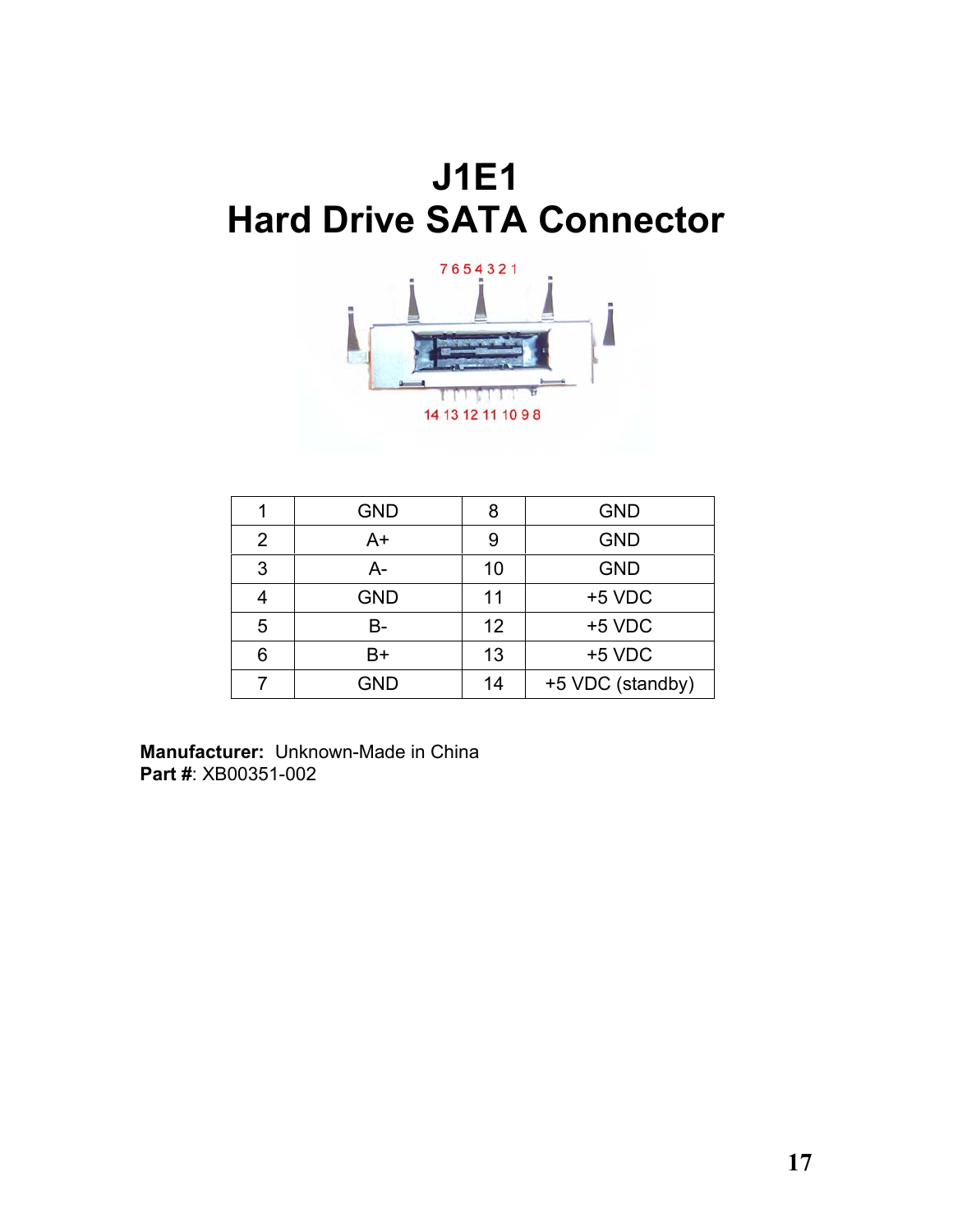

|   |                          | Power ON   | Power OFF  | Data Present                        |
|---|--------------------------|------------|------------|-------------------------------------|
| 1 | $+5$ VDC                 | $+5$ VDC   | O          | <b>No</b>                           |
| 2 | <b>GND</b>               | 0          |            | <b>No</b>                           |
| 3 | Connects to U2C1 pin 20D | $+3.3$ VDC |            | <b>No</b>                           |
| 4 | Connects to U2C1 pin 21D | 0          |            | <b>No</b>                           |
| 5 | Connects to U2C1 pin 22D | $+3.3$ CLK | $+3.3$ CLK | OFF-1.25 hz<br><b>ON</b> - Activity |
| 6 | Connects to U2C1 pin 21C |            |            | <b>No</b>                           |

#### **Note:**

Some images of the pre version 9 360 motherboard show LEDs connected to this Port.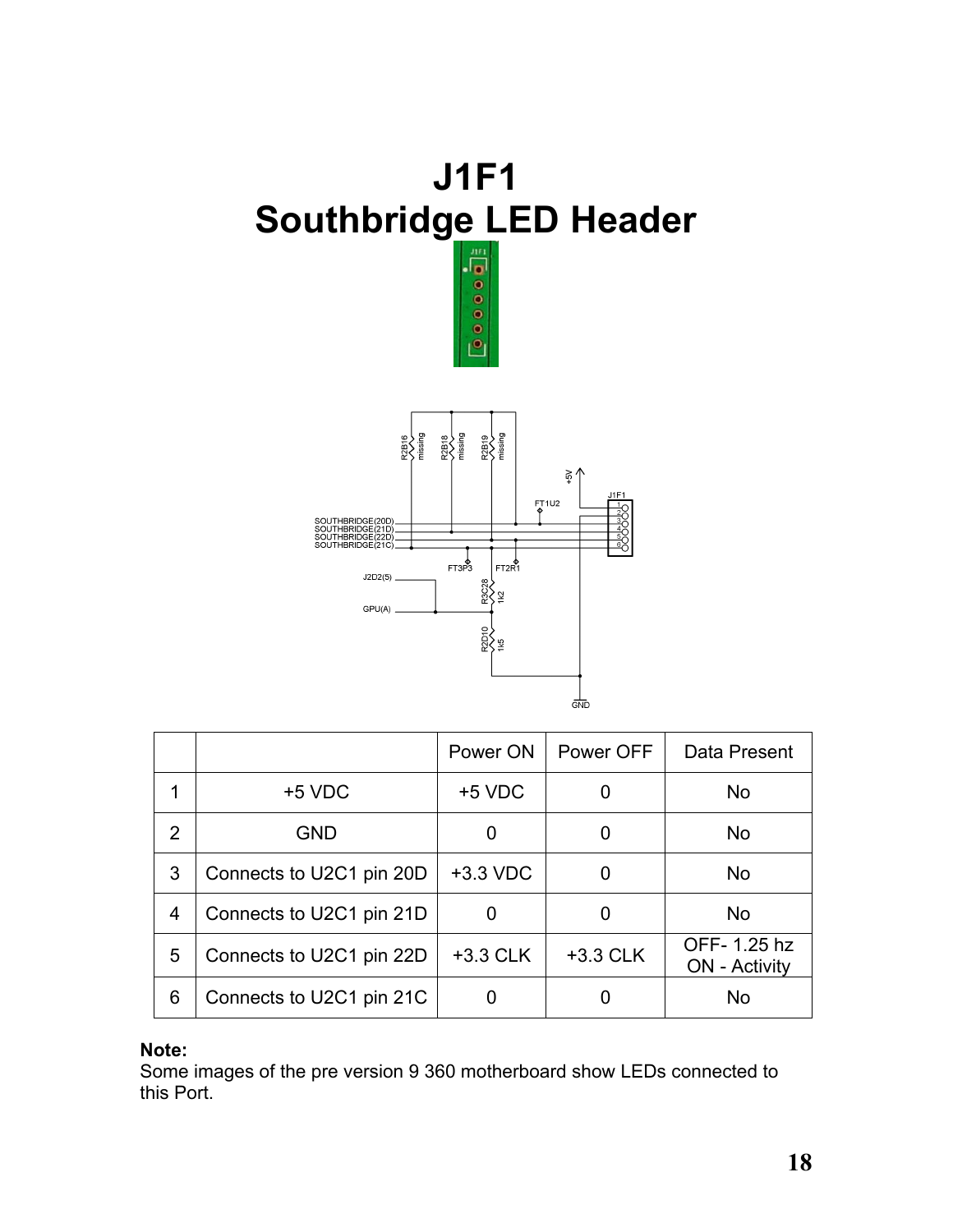

|   | <b>SCK</b> |   | /WP        |
|---|------------|---|------------|
| ာ | <b>SO</b>  | 5 | /CS        |
| 3 | SI         | 6 | <b>GND</b> |

Note:

Header and eeprom is present on 360's XDK (Version 9)

Eeprom is missing on some Version 11 motherboards.

Connects to the SPI serial eeprom (AT25020) then it probably connects to the Misc I/O bus on the CPU.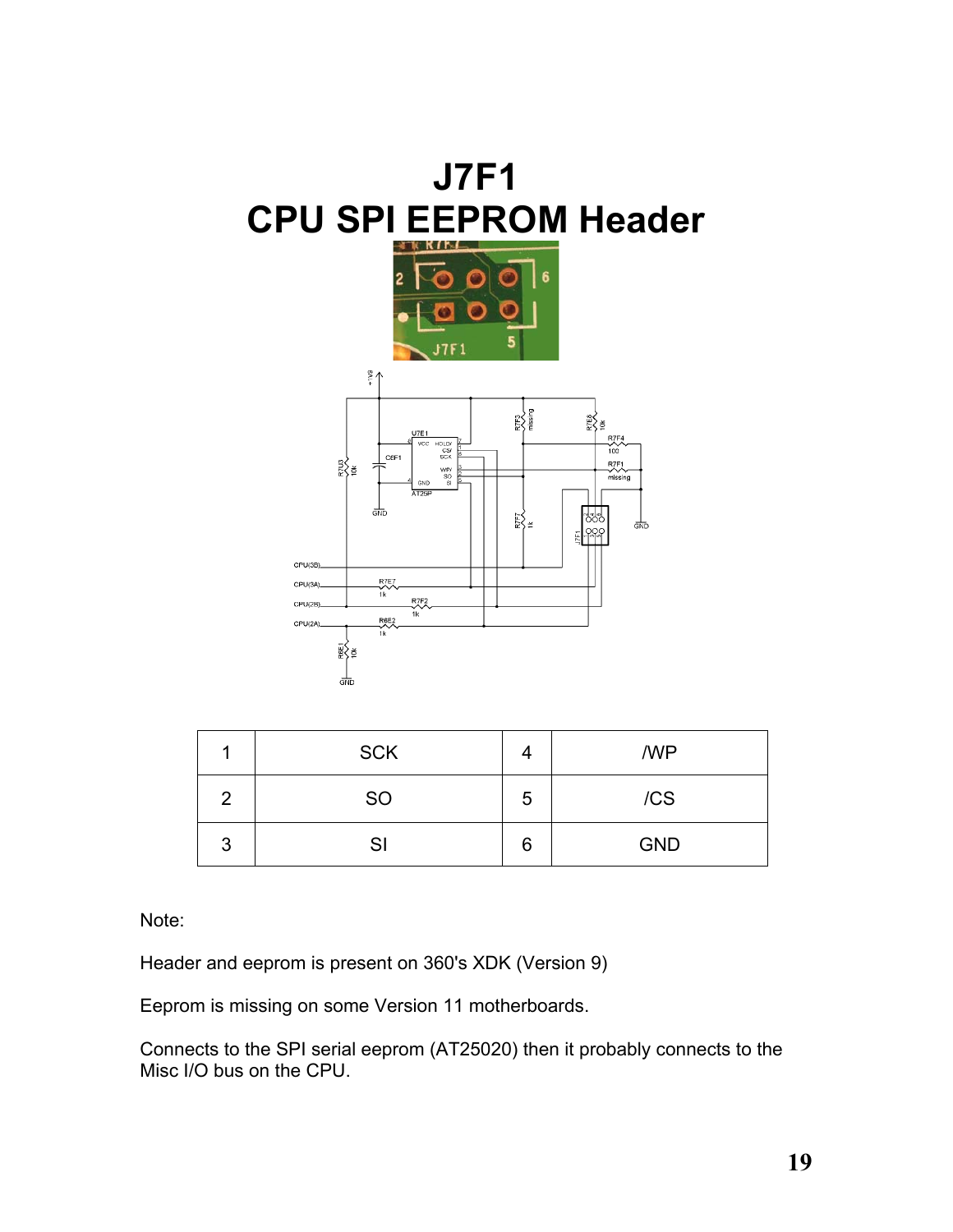### **J3G1 Front Memory Card A & B Connector**



|    | A          |                | B          |
|----|------------|----------------|------------|
| 6  | <b>GND</b> | 1              | <b>GND</b> |
| 7  | +3.3 VDC   | $\overline{2}$ | +3.3 VDC   |
| 8  | USB Data - | 3              | USB Data - |
| 9  | USB Data + | 4              | USB Data + |
| 10 | <b>GND</b> | 5              | <b>GND</b> |

#### **Note:**

USB is 3.3 VDC, Same as RF Module.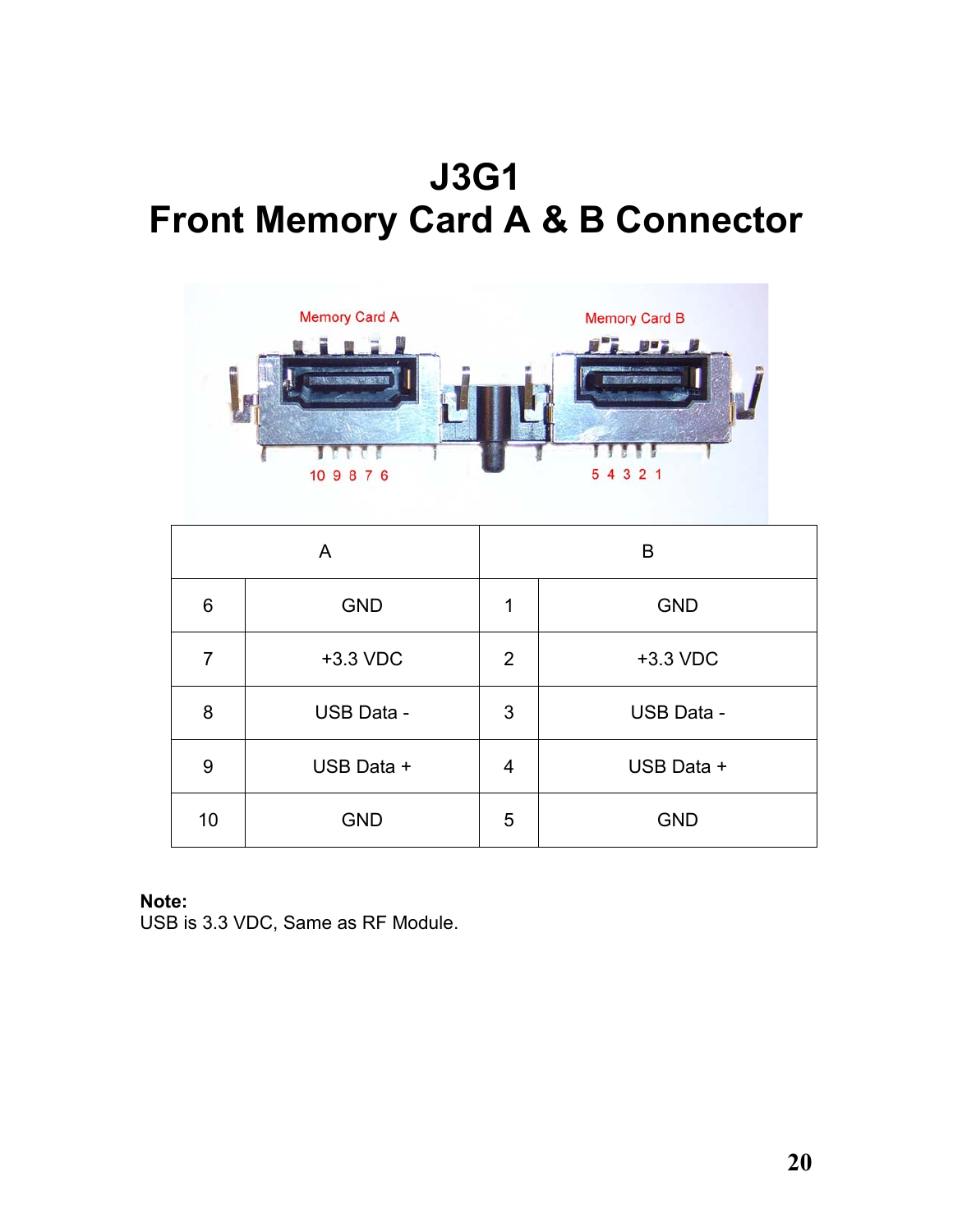### **J6G1 RF Module Connector**



| 1 | $+3.3$ VDC        | 5 | See Note           |
|---|-------------------|---|--------------------|
| 2 | <b>USB Data -</b> | 6 | <b>Serial Data</b> |
| 3 | USB Data +        |   | <b>Serial CLK</b>  |
|   | <b>GND</b>        | 8 | <b>GND</b>         |
|   |                   | 9 | See Note           |

#### **Note:**

USB is 3.3 VDC, same as memory card port

Pin 5 Power ON/OFF (momentary tied to gnd to power ON/OFF) Pin 5 goes to southbridge 21E

Pin 9 goes to Pin 16 of J1A1 (extra pin on the back USB port) but is not connected to anything on the RF Module.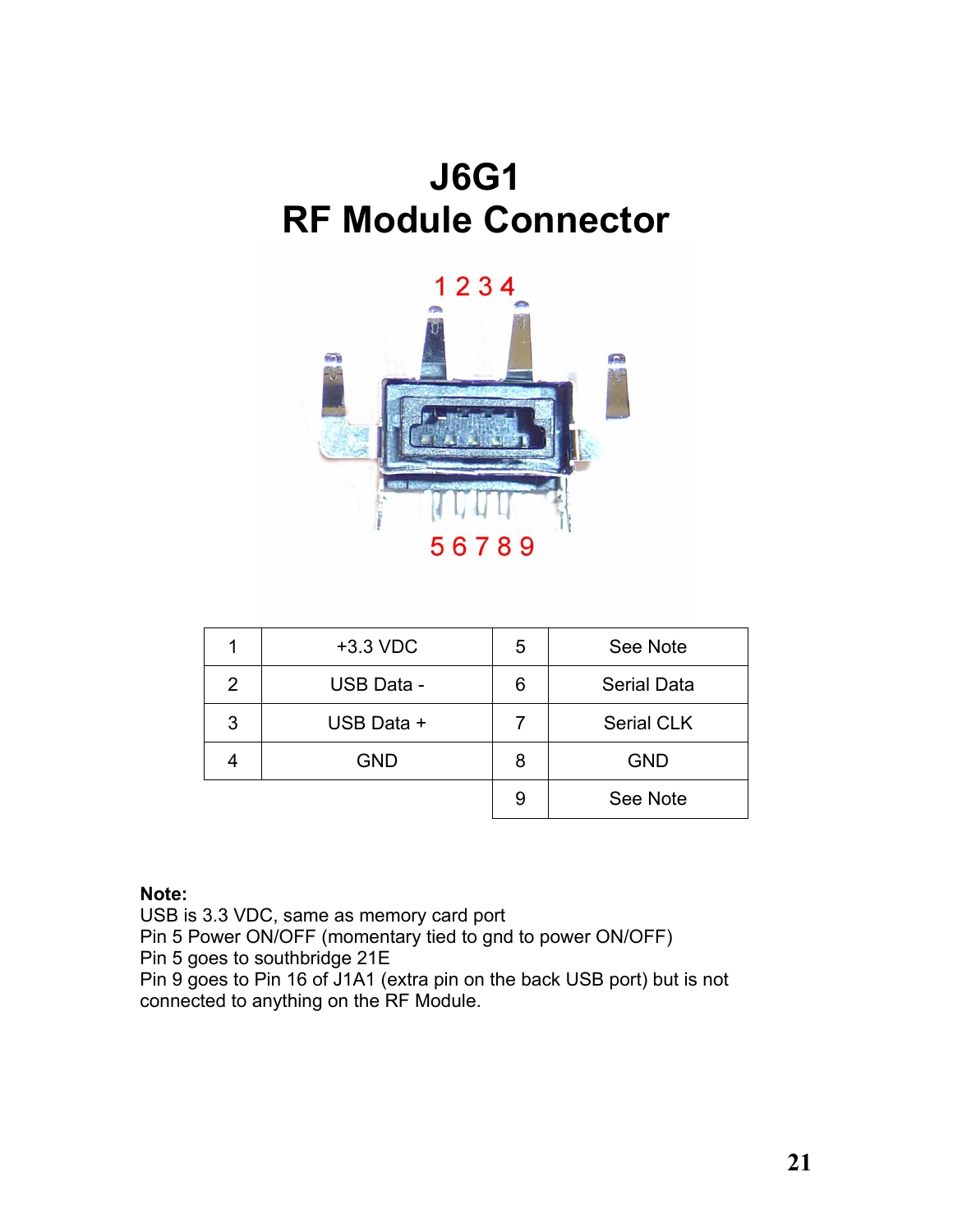

|  | <b>AND</b><br>ᅴ୳ | $\sqrt{2}$<br>$\cdot$ $\sim$<br>$\sim$ |  | $\bigcap$ |
|--|------------------|----------------------------------------|--|-----------|
|--|------------------|----------------------------------------|--|-----------|

Note:

1) This port is not active. A resistor or jumper needs to be added to the bottom side of the motherboard were R7V7 should be.

Header missing on 360 XDK motherboard Version 9.

Header missing on 360 Retail motherboard Version 11.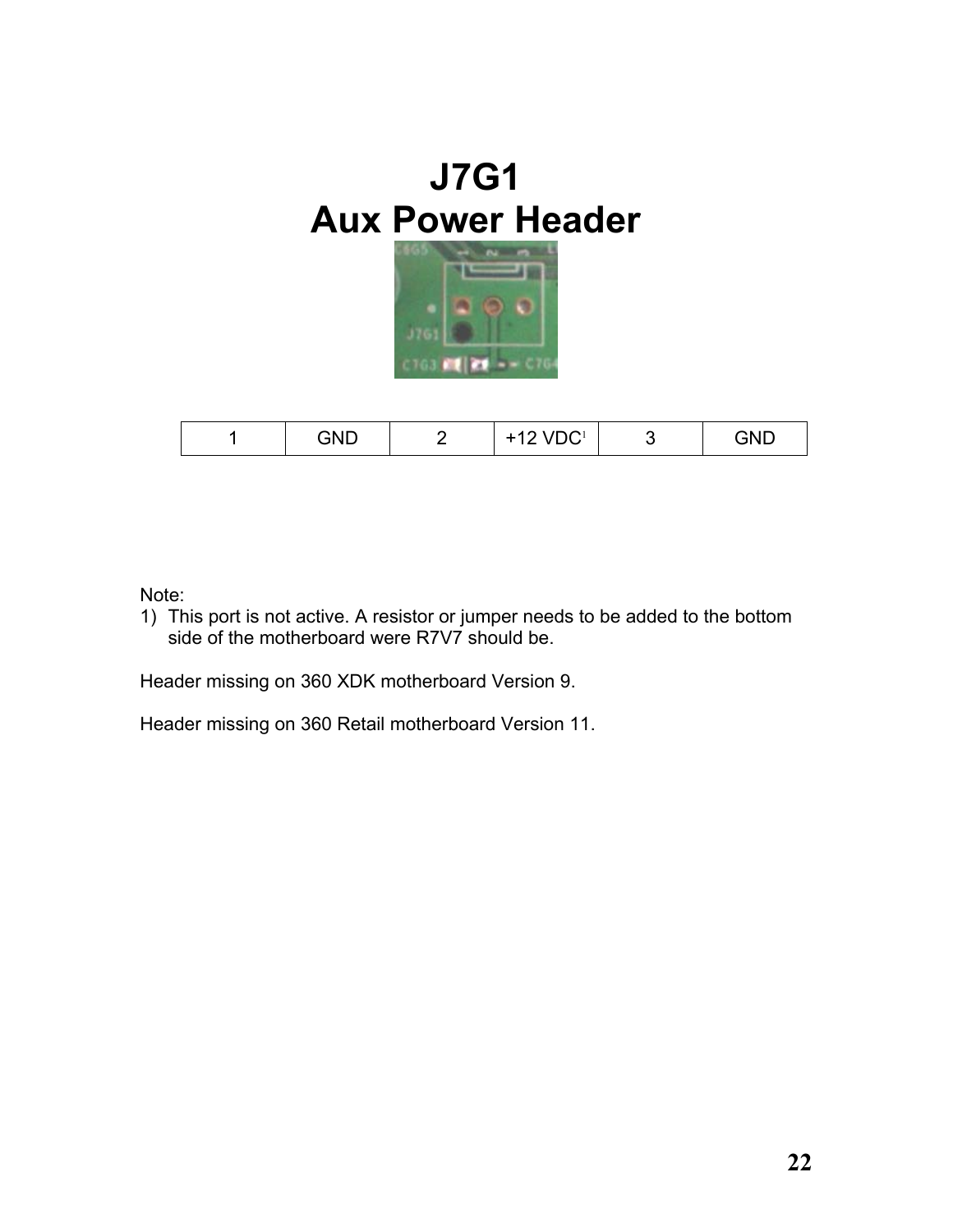### **J7G2 VID Port**

| 1 | <b>VCC</b>       | 8               | VID <sub>1</sub> |
|---|------------------|-----------------|------------------|
| 2 | VID <sub>4</sub> | 9               | PWM1             |
| 3 | <b>FBRTN</b>     | 10              | VID <sub>0</sub> |
| 4 | VID <sub>3</sub> | 11              | PWM <sub>2</sub> |
| 5 | <b>PWRGD</b>     | 12 <sup>2</sup> | VID <sub>5</sub> |
| 6 | VID <sub>2</sub> | 13              | PWM3             |
|   | EN               | 14              | <b>GND</b>       |

#### **Note: Pure Speculation**

The Voltage Identification (VID) port was present on early version(s) of the 360 motherboard. (pre Version 9)

I have speculated what the connections were. To learn more download the datasheet for the ADP3188. (Analog Devices)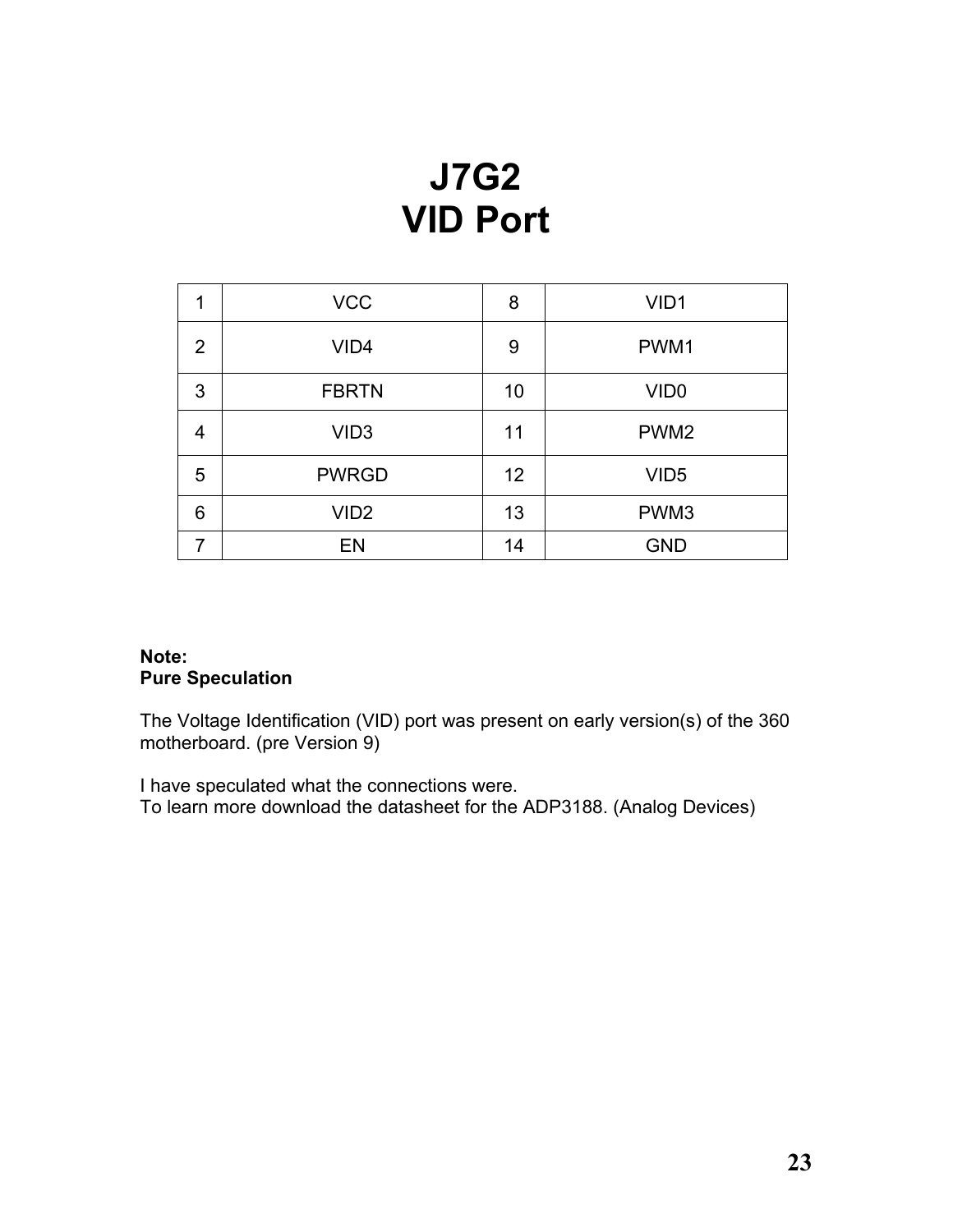### **J9G1 Front Dual USB Port**



|   | <b>Bottom Port</b> |    | <b>Top Port</b>   |
|---|--------------------|----|-------------------|
|   | $+5$ VDC           | 5  | $+5$ VDC          |
| 2 | USB Data -         | ิค | <b>USB Data -</b> |
| 3 | USB Data +         |    | USB Data +        |
|   | GND                |    | GND               |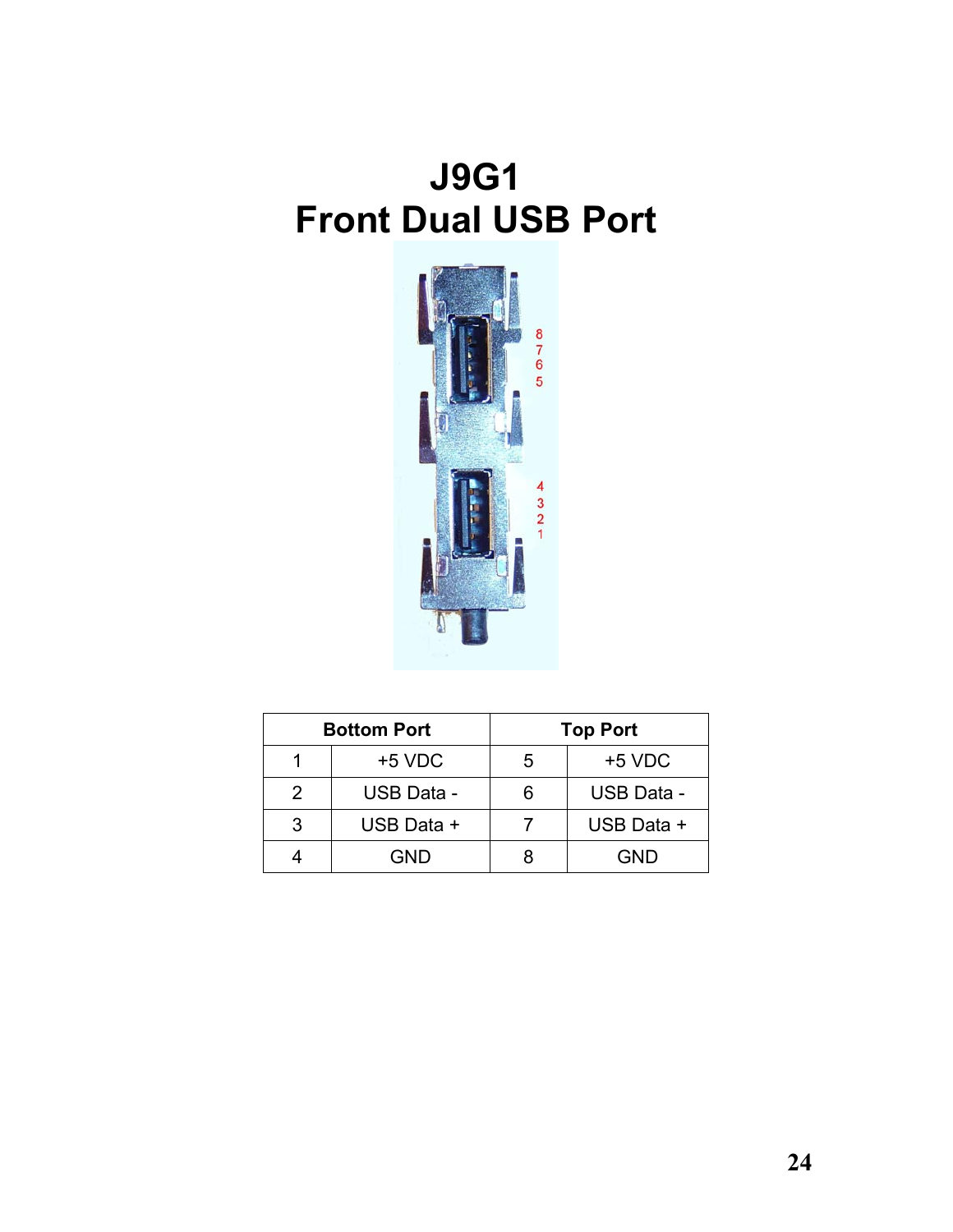### **Appendix**

### **Document Version**

| <b>Version 1.0 Dec 15, 2005</b> | <b>Just Pinouts</b>                                                                                           |
|---------------------------------|---------------------------------------------------------------------------------------------------------------|
| <b>Version 1.1 Dec 30, 2005</b> | <b>Added Photos &amp; Diagrams</b>                                                                            |
| <b>Version 1.2 Jan 6, 2006</b>  | <b>Changed Format</b>                                                                                         |
| <b>Version 1.3 Feb 2, 2006</b>  | <b>Added Schematics</b><br><b>Private Release</b>                                                             |
| <b>Version 1.4 Feb 15, 2006</b> | <b>Corrected Schematics</b><br><b>Added Appendix</b><br><b>Added Block Diagram</b><br><b>Current Document</b> |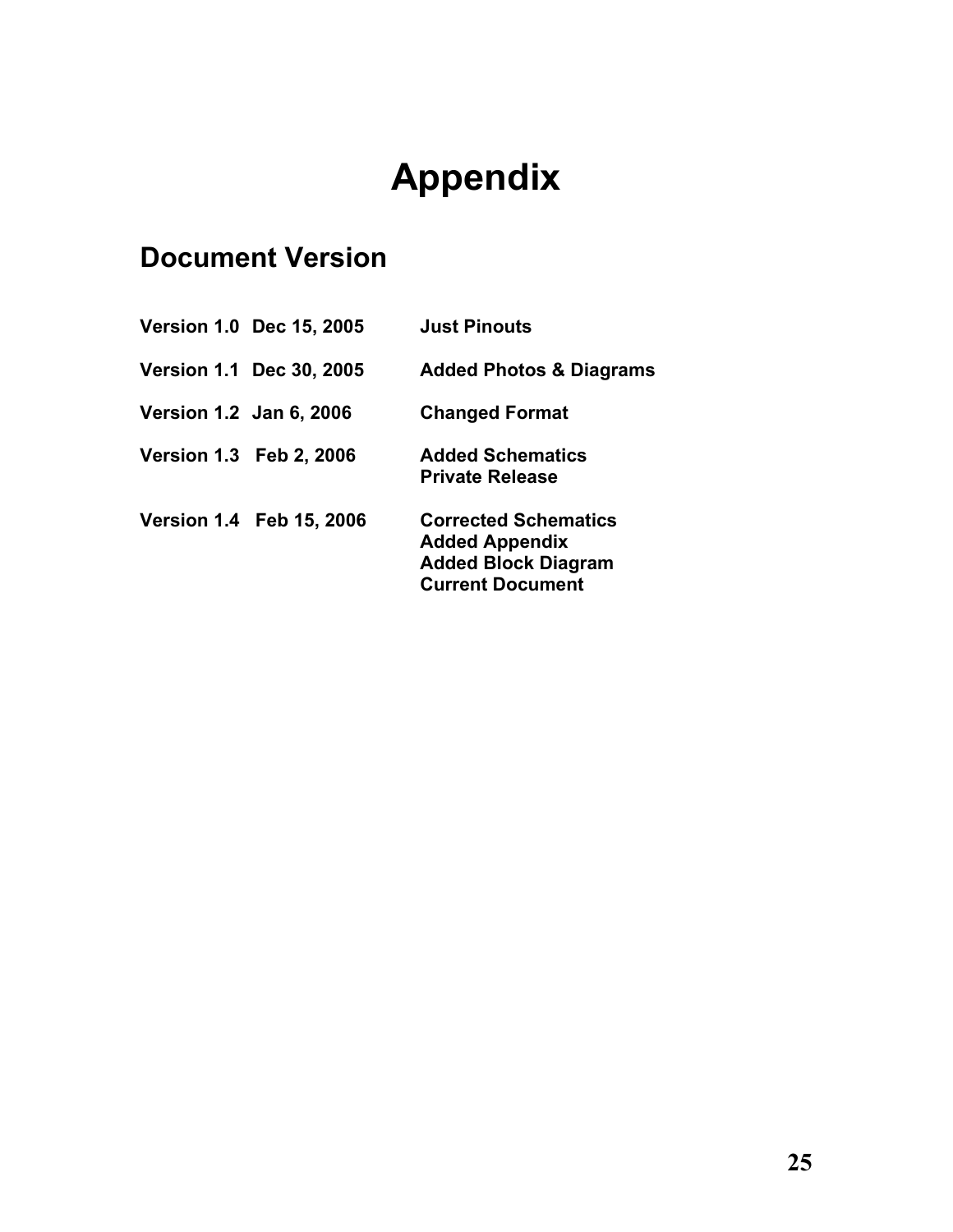### **Unique Per Console Numbers**

**L = Production line in the factory NNNNNN = Xbox in the week Y = Year (last digit) WW = week of the year \* FF = Factory # (05 & 06 are China, 05 appears to supply Europe and 06 supplies North America) MM = Month X = unknown at this time " " = Actual Text**

**\* Factory 05 is a week ahead of factory 06 for the 2005 year. This means any 360 made during the last week of December 2005 should have a WW=53 in the serial #.**

**Serial Number = LNNNNNNYWWFF (**Source: www.xbox-linux.org)

**Product ID = XXXXXXXXLNNNNNNYWWFF**

**Motherboard = XXXXXXXXXXXXYWWX**

**Console ID = XXXXXXXXXXXX**

**Wired MAC = Unique 12 digit (hex, meaning each digit has the possibility of being a value of 0-F)**

**RF Module = XXXXXXXXXXXYWW**

**DVD Serial # (Hitachi-LG) = YMM"HG"XXXXXX**

**DVD Serial # (Toshiba- Samsung) = X"RCY"XXXXXX**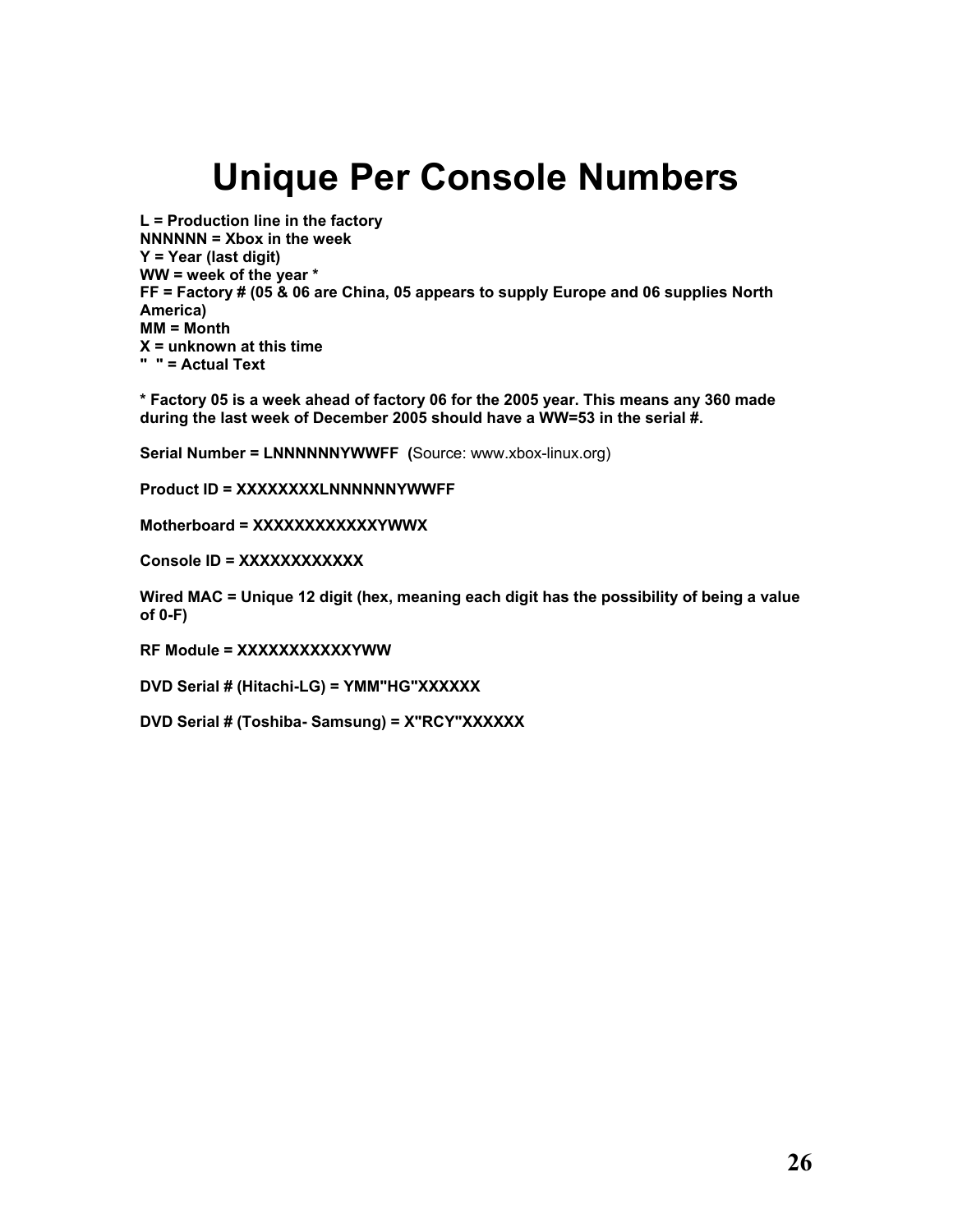### **Retail Motherboard Differences**

Motherboard Version 011 CPU SPI eeprom: Present or Absent CPU: Engraved "Canada" or "Taiwan" Tilt Switch: Surface Mount or Thru Hole Mount Bios Label: Present or Absent 10/100 base-TX Ethernet Transceiver: "Big" or "Small" Header Holes: Filled in with solder, partially filled or not filled.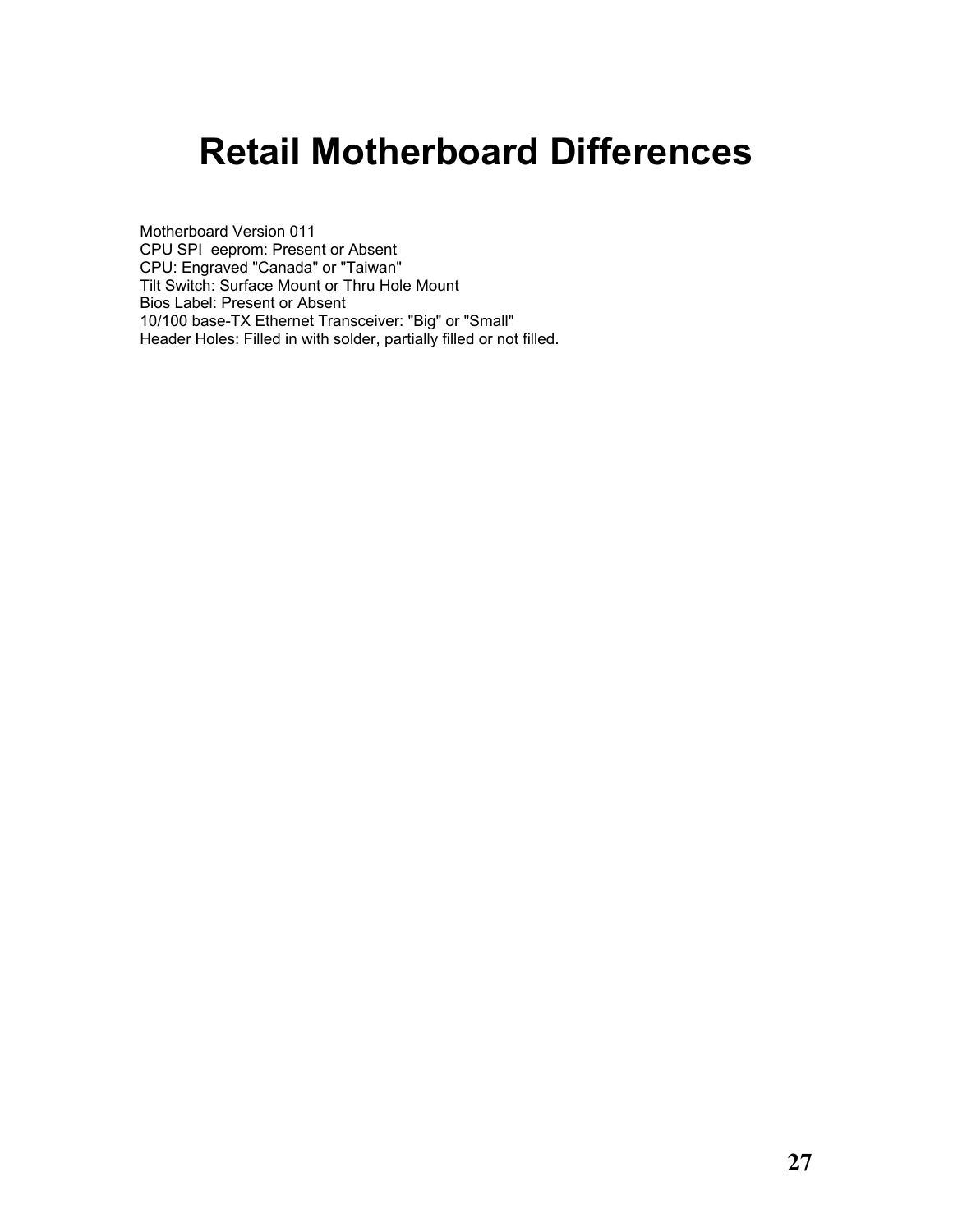### **Bios/Kernel Versions and Updates**

Displayed in the dashboard.

D: = Dashboard

 $K:$  = Kernel

BK: = (Backup Kernel, Bios Kernel, Base Kernel, etc) - Not sure

2.0.0198.0

First image of a XDK Launcher Screen. Show version in the right hand corner. I'm guessing it's an Alpha. (Source Image: I forget)

2.0.1232.0 Alpha 2 Image of a XDK Launcher Screen. Alpha 2 is displayed beside version #. (Source Image: I forget)

2.0.1839.2 XeDK release Dashboard. (smartxx images)

2.0.1888.0 Sept-Oct Production Line for Retail Release

2.0.2241.0

Late Oct-Early Nov Production Line, Nov 22 available over xbox live. \* Unknown

2.0.2255.0

Jan 30 production line, Jan 30 available over xbox live

\* Improved logic around deciding if saved games should be deleted and offer the option to only delete the profile and to leave all save data.

\* Users reporting blank Friends List on the Xbox 360 dash after muting a friend while playing a game in Backwards Compatibility mode.

\* Improved synching of games played to Web and in console.

\* Network settings: keyboard does now allow entry of - (dash) character in the keyboard.

\* Improvements to the Xbox Guide.

\* Increased accuracy of "last time played."

\* Network configuration improvements for Xbox Live members in the Netherlands.

\* More detailed messaging for unreadable disk or region errors.

\* Blocked the Kiosk Disc from being recognized when inserted into the DVD tray.

(Source: I forget, so let me know so I can provide proper credit)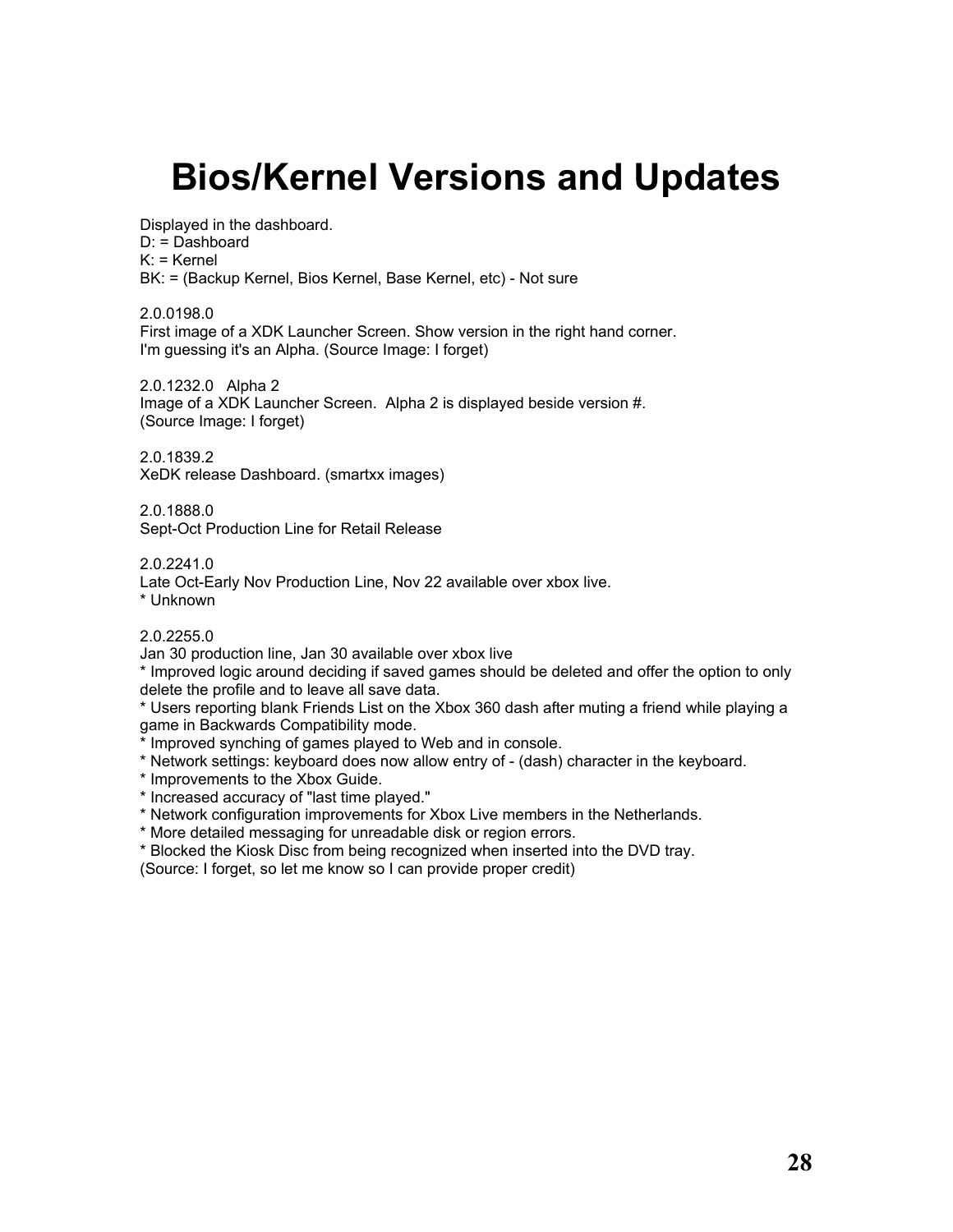### **System Requirements**

#### **Absolute Minimum**

Motherboard, Power Supply (12 volt 16amp, 5 volt 1amp), Video Cable, and a momentary pushbutton switch (for power on/off).

I have tested this with dashboard 1888 and 2241. A dashboard update could change this.

#### **Absolute Minimum to play games or DVDs**

As above, but subtract the push button and add the DVD player and a wired controller.

#### **Absolute Minimum to play just DVDs**

As above, but the remote can be used instead of the wire controller.

**Remember that this could change with a dashboard update.**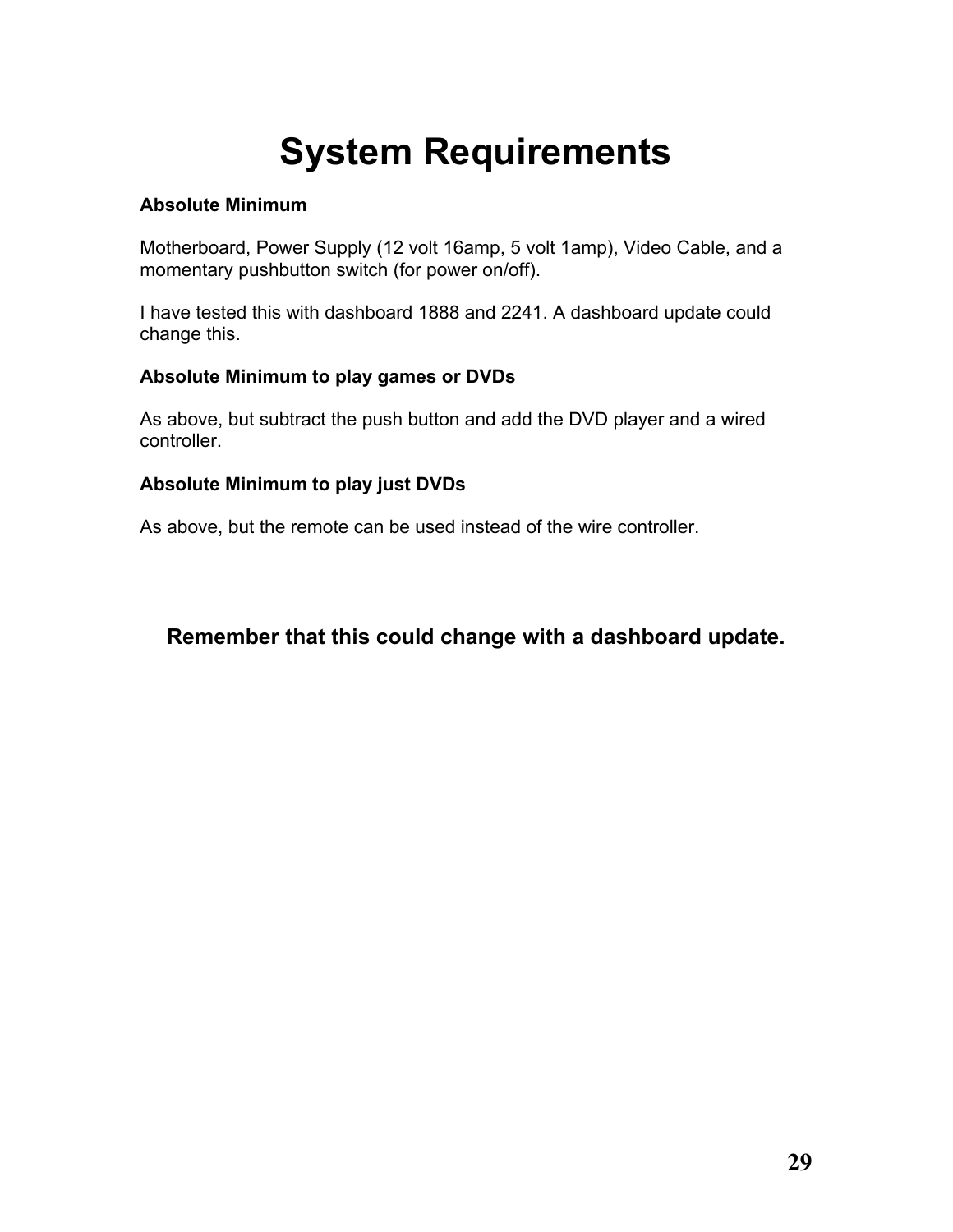### **Retail**



#### **Note:** Flash Bios Version 2.0.1888.0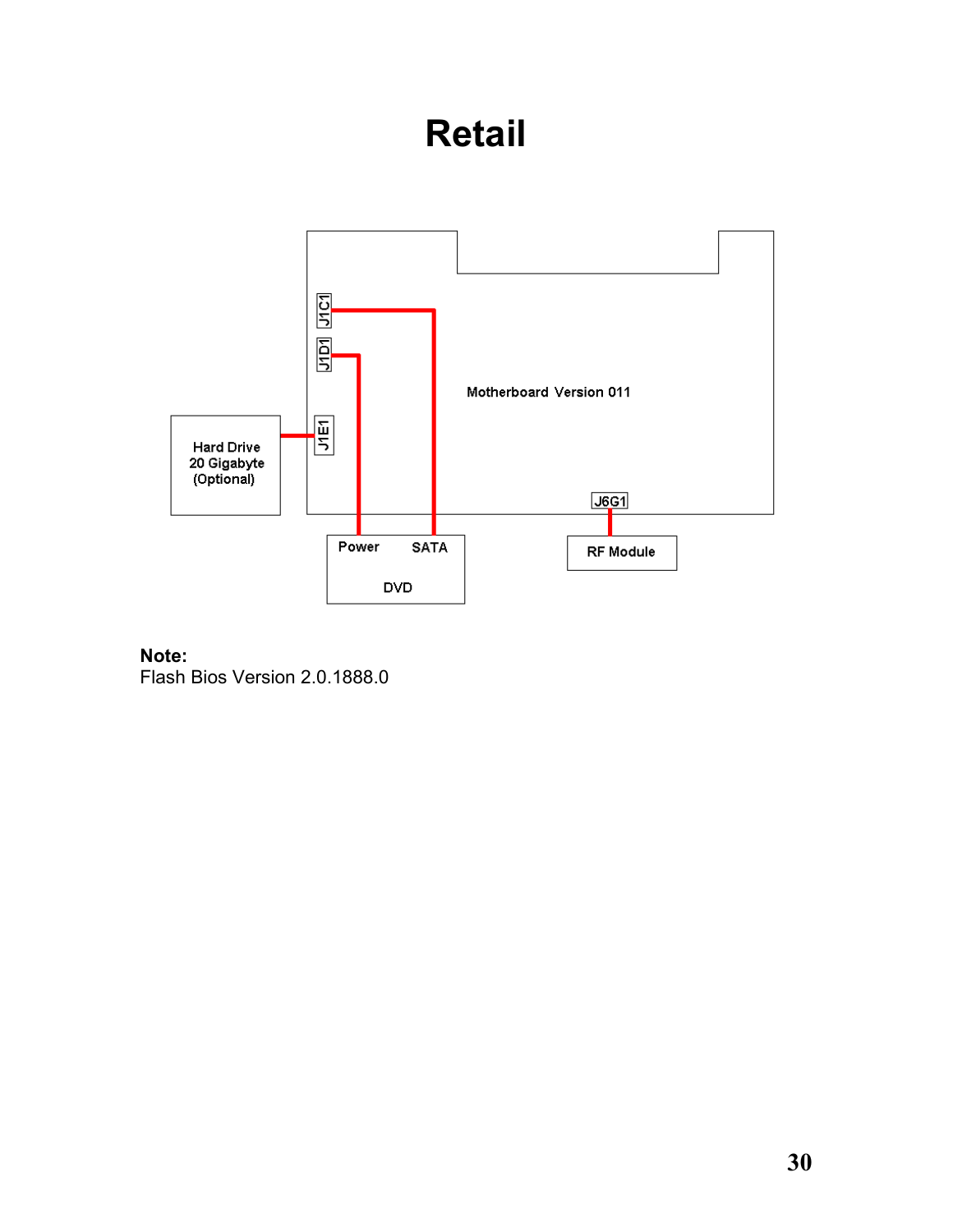### **XeDK**



#### **Note:**

Appears to be a final version of the XeDK. Flash Bios Version 2.0.1839.2 Also known as XDK. Used in conjunction with the SDK (Software Development Kit). Most likely, the XeDK is also connected to a network with various PCs running SDK.

Source: www.smartxx.com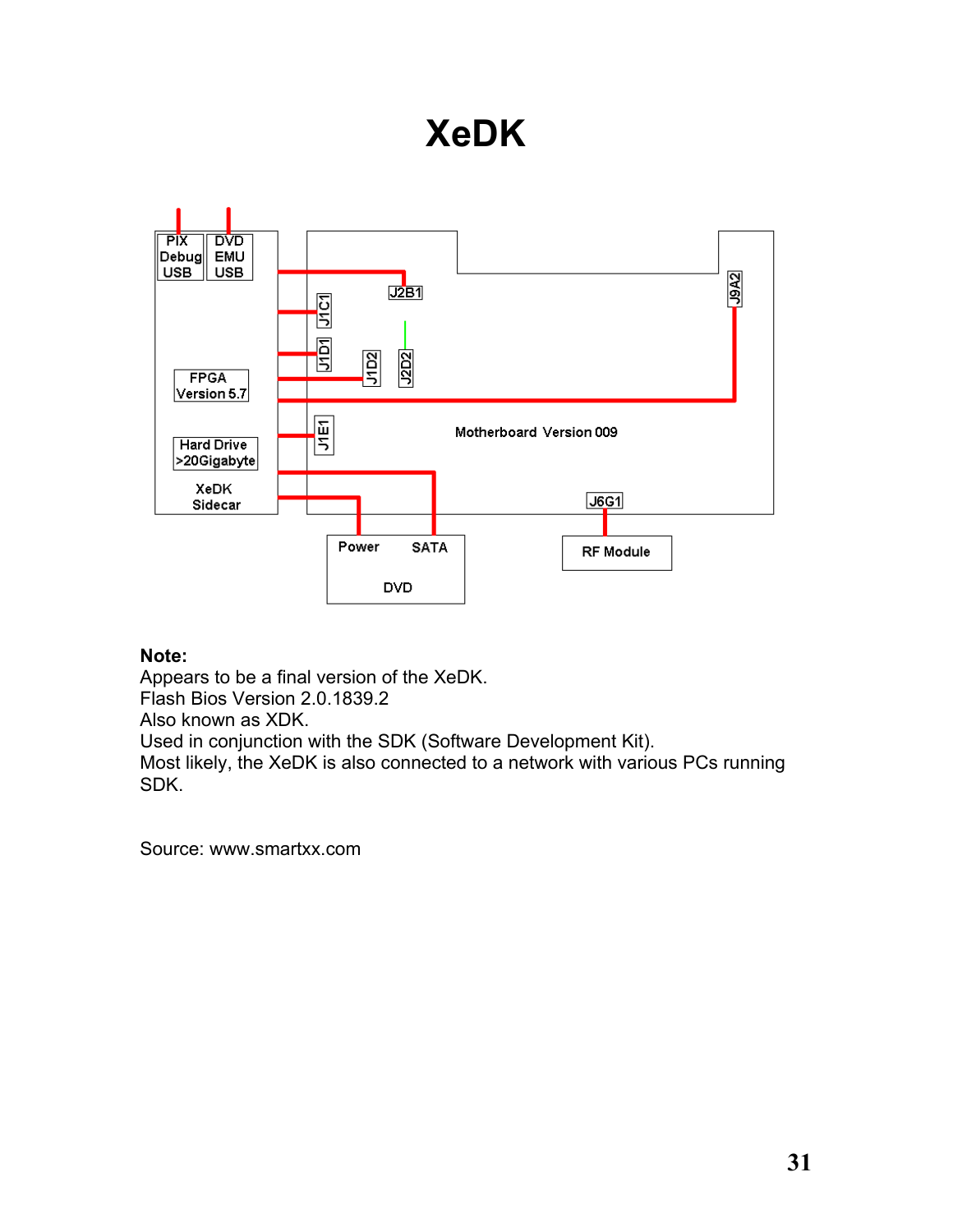### **HDK**



#### **Note:**

No DVD connected. Source: www.xavbox.com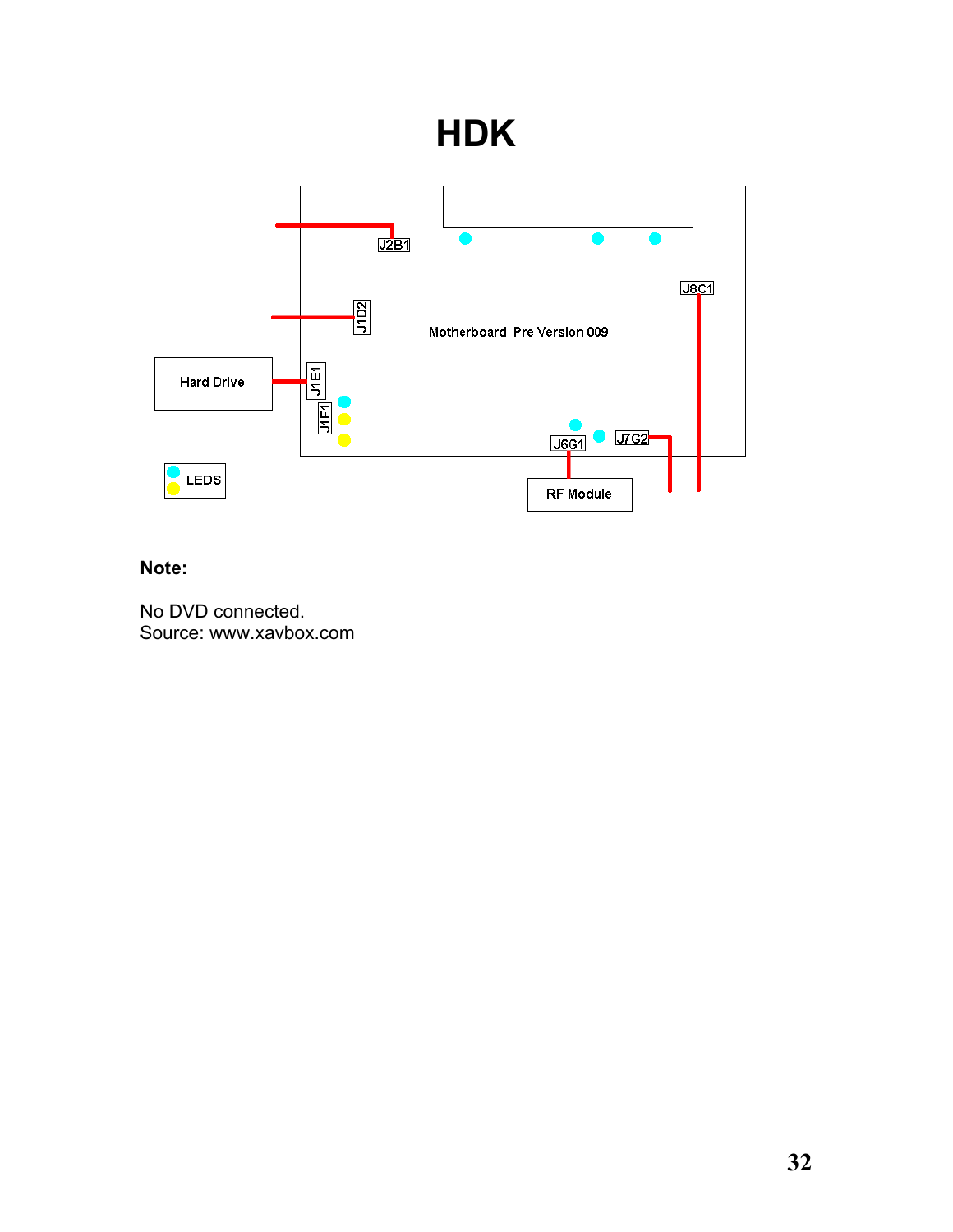### **Memory Map**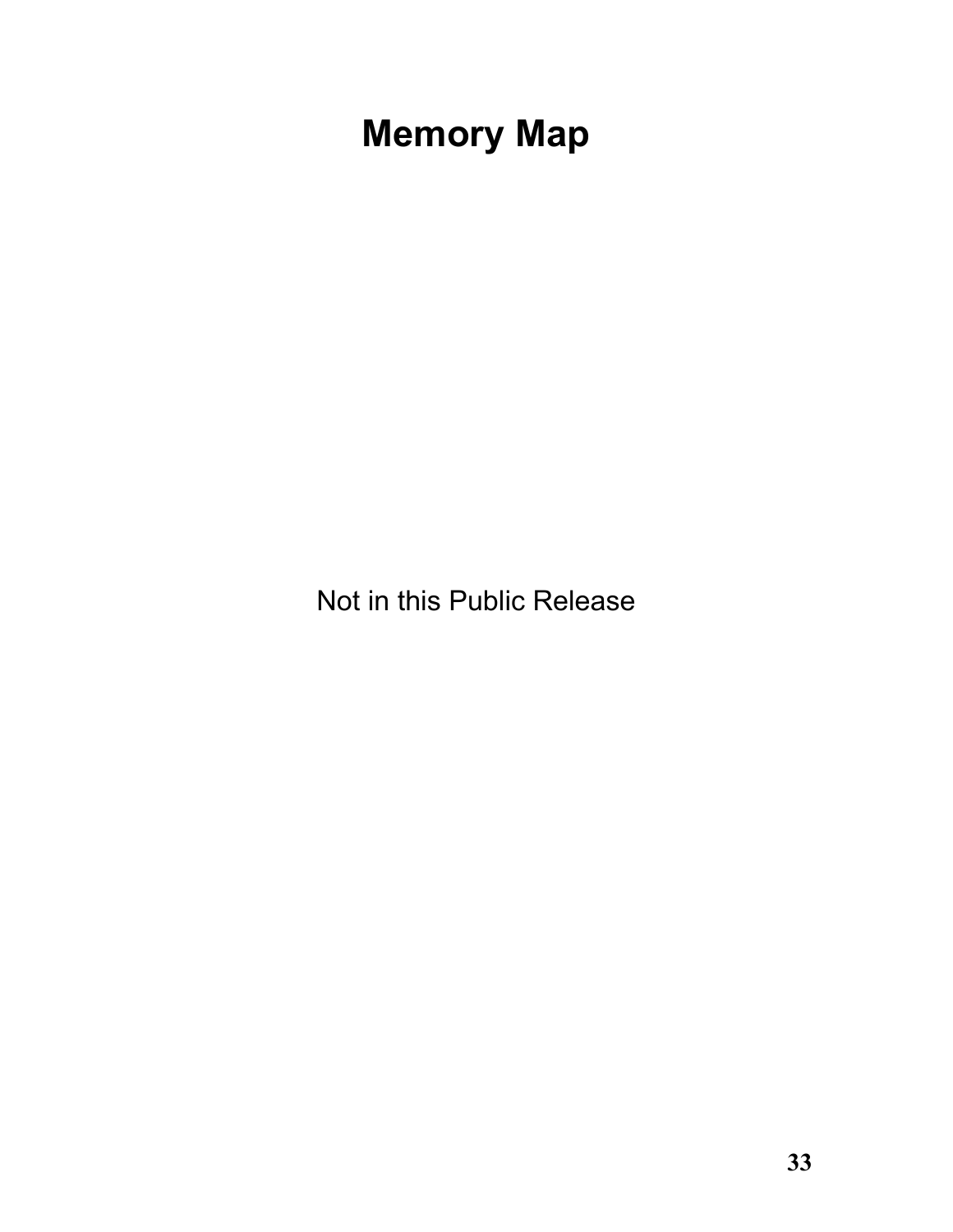### **CPU Pinout**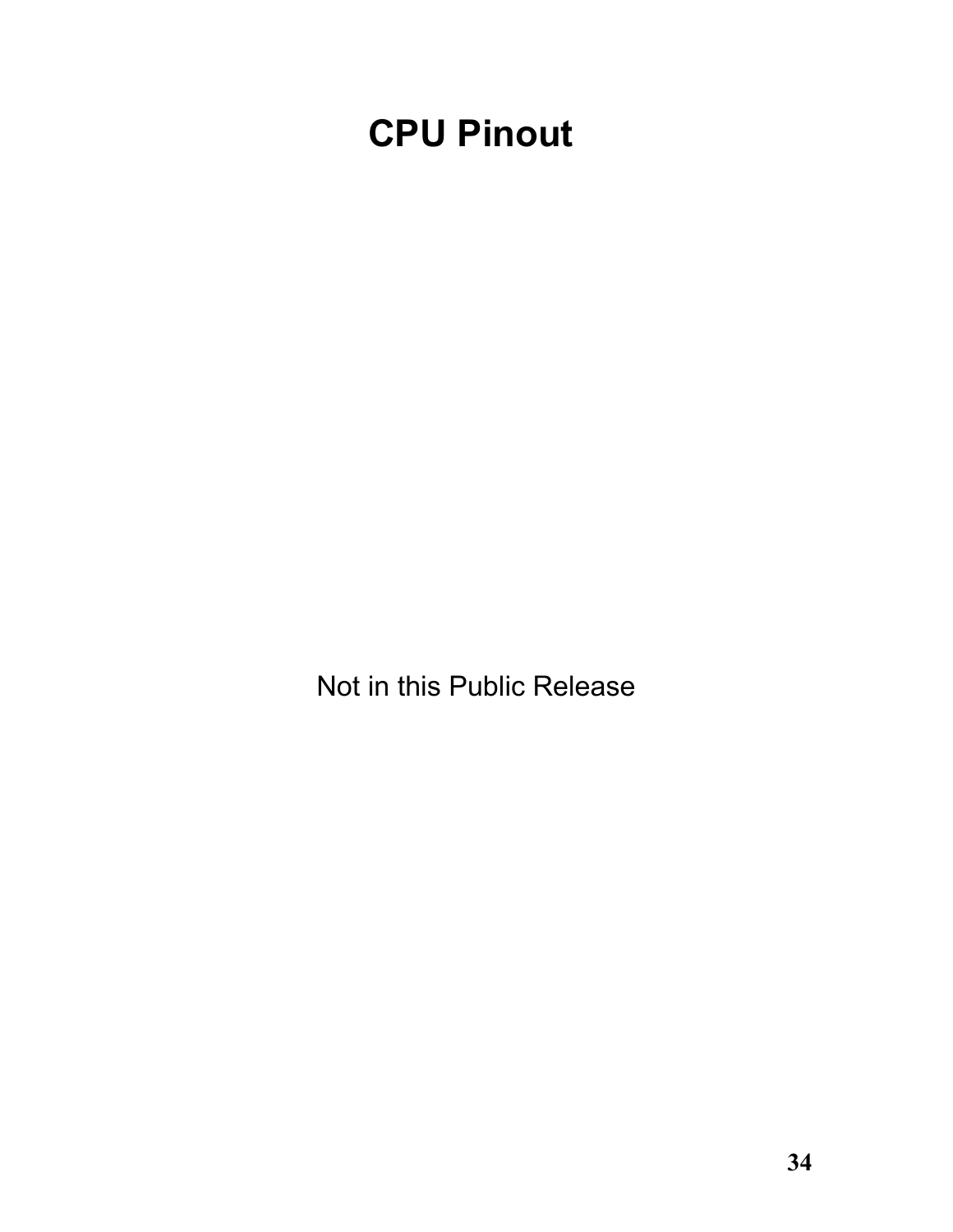### **GPU Pinout**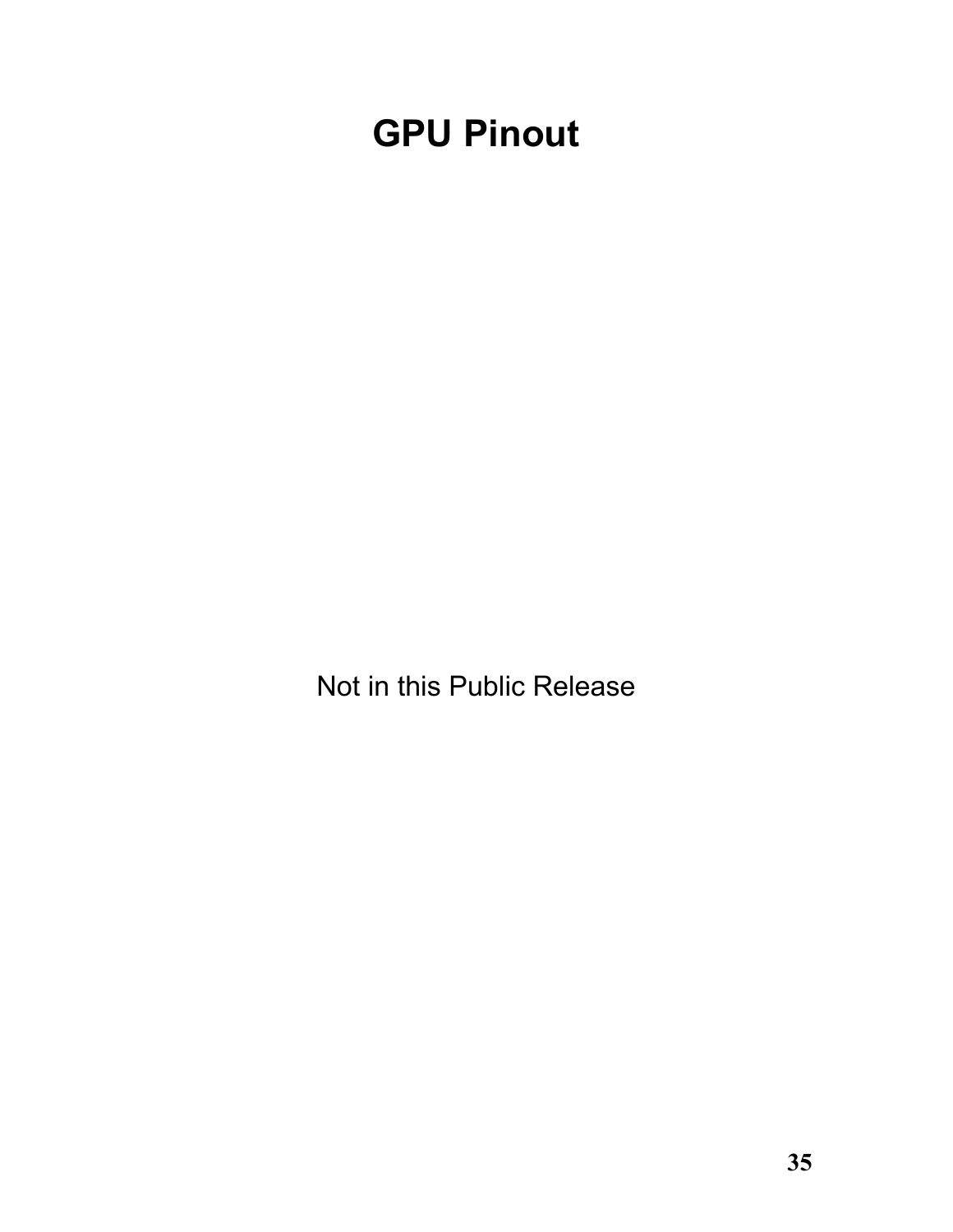### **Southbridge Pinout**